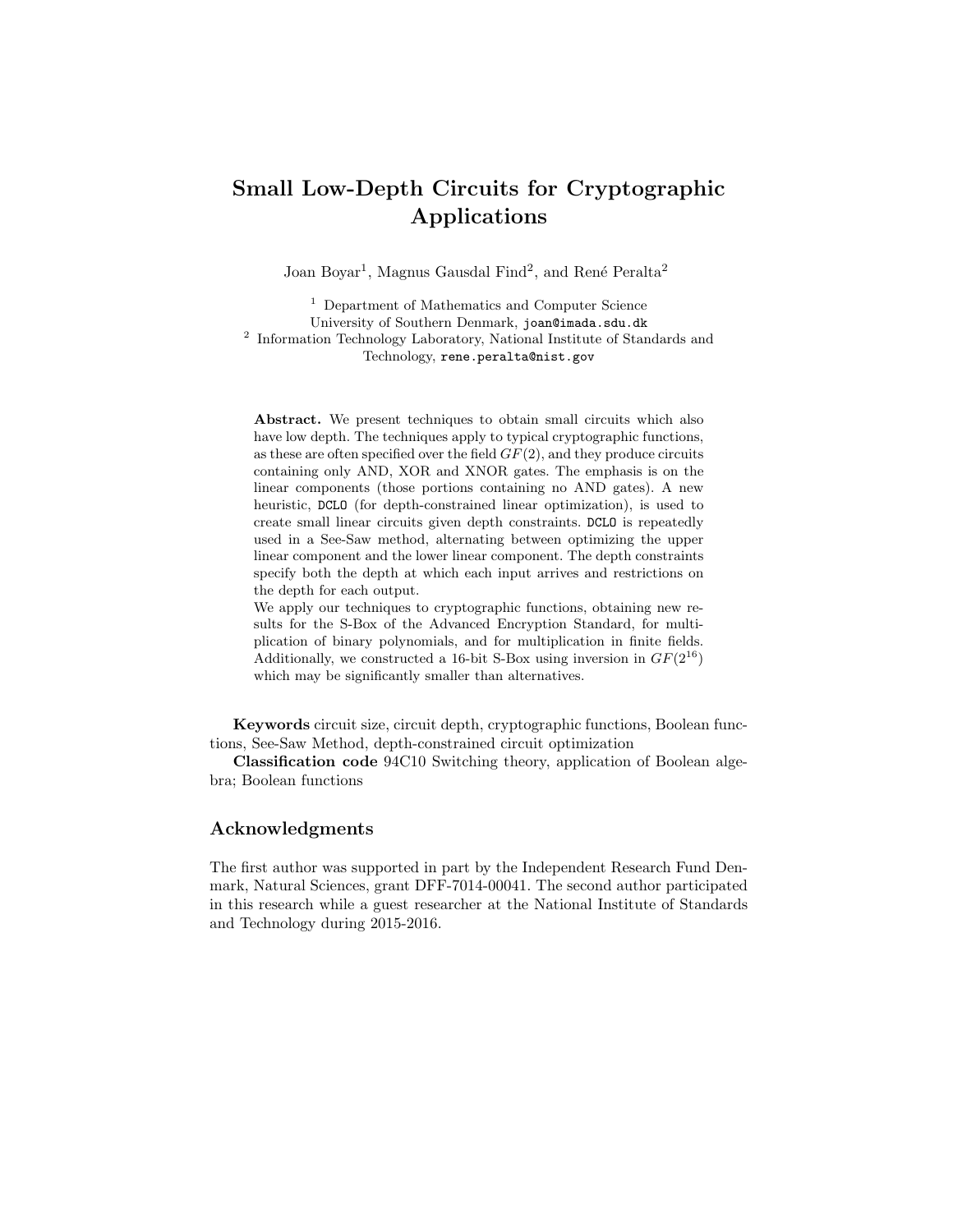### 1 Introduction

Constructing optimal combinational circuits is an intractable problem under almost any meaningful metric (gate count, depth, energy consumption, etc.). In practice, no known techniques can reliably find optimal circuits for functions with as few as eight Boolean inputs and one Boolean output (there are  $2^{256}$  such functions). Thus, heuristic or specialized techniques are necessary in practice.

Reducing the number of gates is important for reducing area and power consumption. Reducing depth, i.e. the number of gates on a longest path, leads to faster circuits. However, obvious ways to reduce depth lead to an explosion in size. In this paper we reduce size and depth simultaneously.

# 2 Combinational circuit optimization

Many different logically complete bases are possible for circuits. Since the operations in the basis (XOR, AND) are equivalent to addition and multiplication modulo 2 (i.e., in  $GF(2)$ ), much work on circuits for cryptographic functions uses this basis. For logical completeness, we use the basis (XOR,AND,XNOR), although most of the paper uses only (XOR,AND). This platform-independent basis leads to easy comparison with previous results.

Classic results by Shannon [17] and Lupanov [10] show that almost all predicates on *n* bits have circuit complexity about  $\frac{2^n}{n}$ . The *multiplicative complexity* of a function is the number of AND gates necessary and sufficient to compute the function. Analogous to the Shannon-Lupanov bound, it was shown in [12, 3 that almost all Boolean predicates on  $n$  bits have multiplicative complexity about  $2^{\frac{n}{2}}$ . Strictly speaking, these theorems say nothing about the class of functions with polynomial circuit complexity. However, it is reasonable to expect that, in practice, the multiplicative complexity of these functions is significantly smaller than their Boolean complexity. This is one of the principles that guide our design strategy.

Circuits with few AND gates will naturally have large sections which are purely linear, i.e., contain no AND gates. Boyar and Peralta [2] and Courtois et al. [7] have used this insight to construct circuits much smaller than previously known for a variety of applications (see [16]). Both of those papers use a twostep process which first reduces multiplicative complexity and then optimizes linear components. The second of these steps involves solving a problem which is NP-hard and MAX-SNP hard [2], implying limits to its approximability. Early published heuristics for this step [15, 1, 2] do not consider depth. We do so here, and obtain circuits that are smaller in both size and depth for several functions of interest to cryptography. In particular, we improved on the results in [5, 14] for the S-Box of the Advanced Encryption Standard (AES).

We note that our results should not be interpreted as trading AND gates for XOR gates. We typically are able to produce circuits which have fewer XOR gates, fewer AND gates, and smaller depth than previously published circuits for the same functions.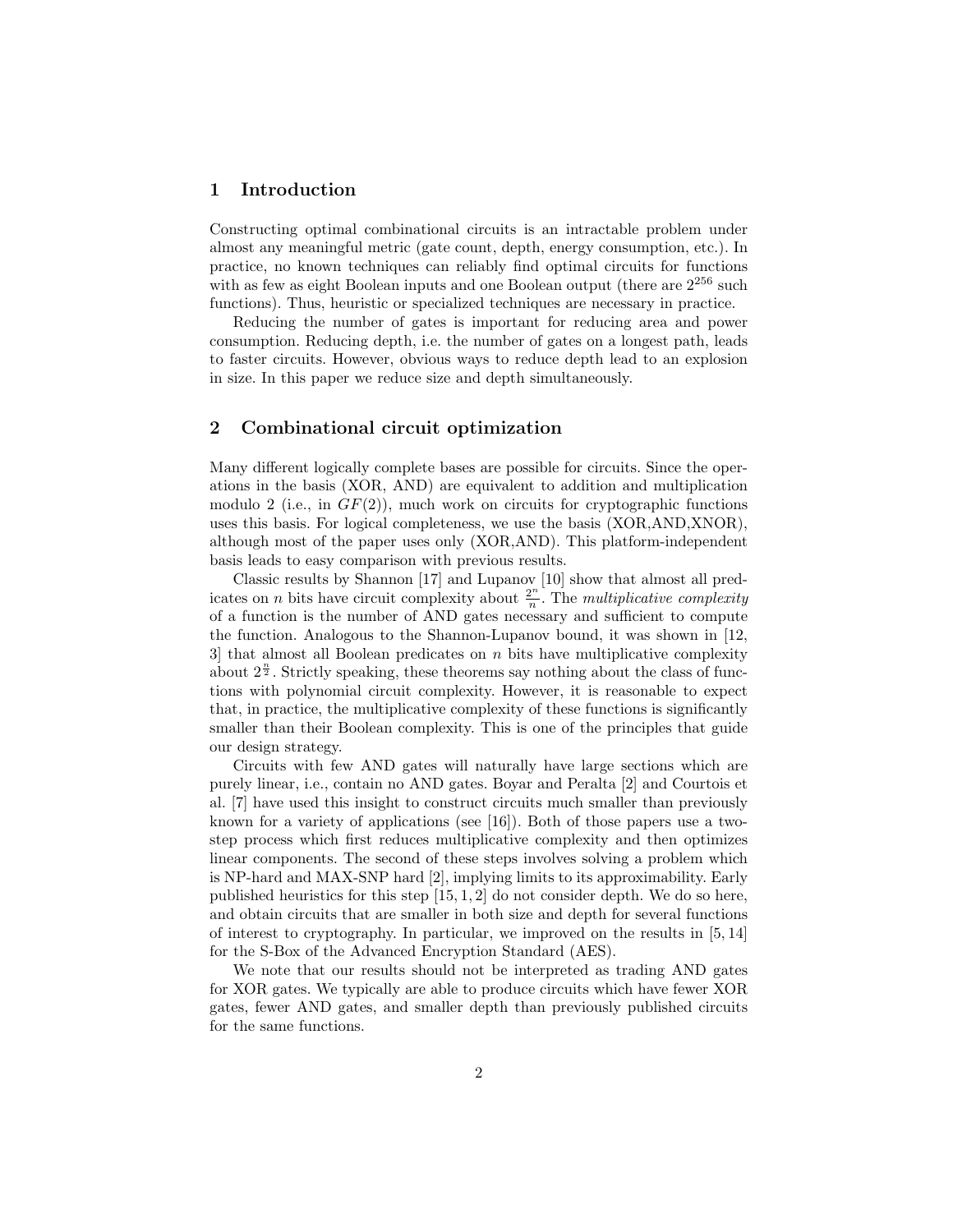### 3 Algorithm to find small low-depth circuits

We can consider a circuit as a directed acyclic graph where the nodes are either gates or inputs of fan-in zero. Nodes for gates that produce circuit outputs are referred to as "outputs". The *depth* of a node  $X = A$  op B is

 $depth(X) = 1 + max\{depth(A), depth(B)\}.$ 

where *op* is a binary operation (AND, XOR, XNOR). Note that this definition allows us to assign arbitrary depths to the input nodes, though nodes which are inputs to the entire circuit are always assigned depth zero.

#### 3.1 The Depth-Constrained Linear Optimization (DCLO) problem

We consider a linear component of a circuit as a set of functions with fixed depths associated to the input variables and depth constraints associated to the outputs. This problem is best represented as a matrix with input depth constraints associated with columns and goal depth constraints associated with rows. The optimization problem is to find a circuit that satisfies the constraints and minimizes the number of gates. We call this problem DCLO (for Depth-Constrained Linear Optimization). For example, the matrix of Figure 1 represents the problem of computing the four functions  $\{y_i \mid i = 1, \ldots 4\}$  given by

 $- y_1 = x_1 + x_3 + x_4$  $-y_2 = x_2 + x_3 + x_4$  $- y_3 = x_1 + x_2 + x_3 + x_4$  $- y_4 = x_1 + x_2 + x_4$ 

(recall that addition is modulo 2).

|         | $ x_1:0 x_2:2 x_3:1 x_4:$ |  |
|---------|---------------------------|--|
| 1:<br>2 |                           |  |
| $y_2:3$ |                           |  |
| $y_3$   |                           |  |
|         |                           |  |

Fig. 1. Sample DCLO problem

The column heading  $x_i : d_i$  states that input  $x_i$  has input depth  $d_i$ . The row heading  $y_i : t_i$  states that a solution must compute function  $y_i$  at depth no more than  $t_i$ .

For example, the straight-line program

$$
t_1 = x_1 + x_3
$$

$$
y_1 = t_1 + x_4
$$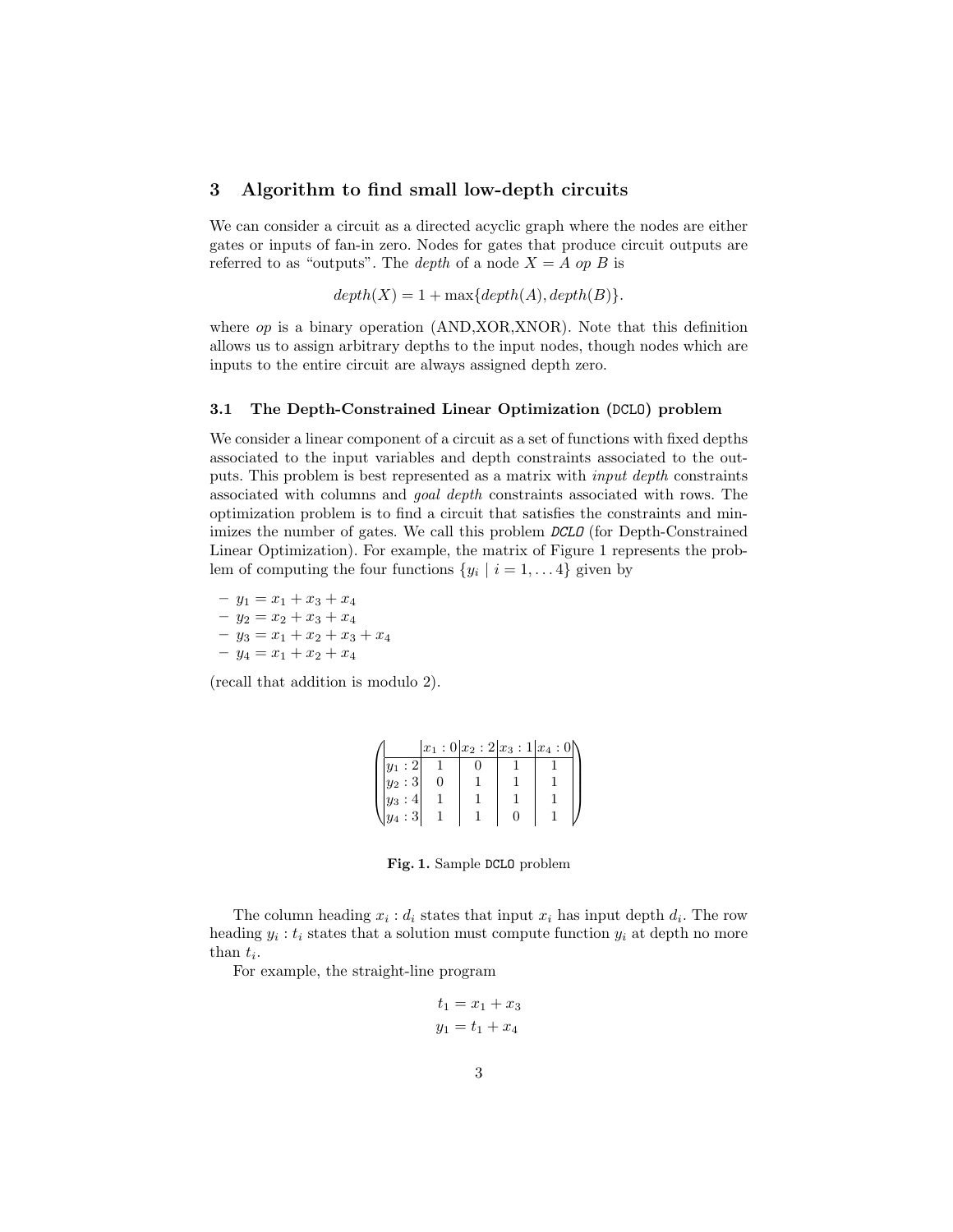is not allowed because the depth of  $y_1$  is 3. A valid straight-line program is

$$
t_1 = x_1 + x_4
$$
  
\n
$$
y_1 = t_1 + x_3
$$
  
\n
$$
y_3 = y_1 + x_2
$$
  
\n
$$
t_2 = x_3 + x_4
$$
  
\n
$$
y_2 = t_2 + x_2
$$
  
\n
$$
y_4 = t_1 + x_2.
$$

### 3.2 The See-Saw Method

We now describe the method to find a small circuit given an overall depth constraint TargetD. A node is upper linear if it is an input to the circuit or if it is a linear gate and all its ancestors are upper linear. A node is lower linear if it is either an output gate to the circuit or if it is a linear gate and all its descendants are lower linear. The upper linear nodes define a circuit whose inputs are the inputs to the original circuit. We call this circuit the upper linear component. The lower linear nodes define a circuit whose outputs are outputs of the original circuit. We call this circuit the lower linear component. This naturally decomposes a nonlinear circuit into the upper and lower linear components, plus a middle nonlinear component. The outputs of both upper linear and lower linear nodes are linear functions of their respective inputs. The depth of an input node in the upper linear circuit is defined to be 0. The depth of an input node in the lower linear circuit is the depth of the corresponding node in the original circuit.

Our overall approach uses the observation that one can obtain smaller lowdepth circuits by repeatedly optimizing the upper and lower linear components of the circuit based on gate-depth information from previous optimizations. This leads to what we call the See-Saw Method. The middle nonlinear component is assumed to be optimized already and is not changed. The technique can be generalized for use with more components without much difficulty.

We alternate restructuring the upper linear and lower linear components until there is no further improvement in size or depth. When one of these linear components is being restructured, the other is fixed. Each restructuring step is an instance of the DCLO problem described in the previous section. It is solved using a heuristic, DCLO, which we define later.

The process starts with the upper linear component. The input depth constraints for the upper linear component are always set to 0, and initially the goal depth constraints are set to the minimum feasible. The minimum feasible goal depths for the upper linear component are calculated as follows: If the Hamming weight (number of 1s) of the row corresponding to the output is  $w$ , at least depth  $\lceil \log_2(w) \rceil$  is necessary. This *required depth* can be achieved by placing the XOR gates in a balanced binary tree. Starting with these required depths allows us to jump-start the process and also will give us a lower bound on the depth of any solution that does not restructure the middle component.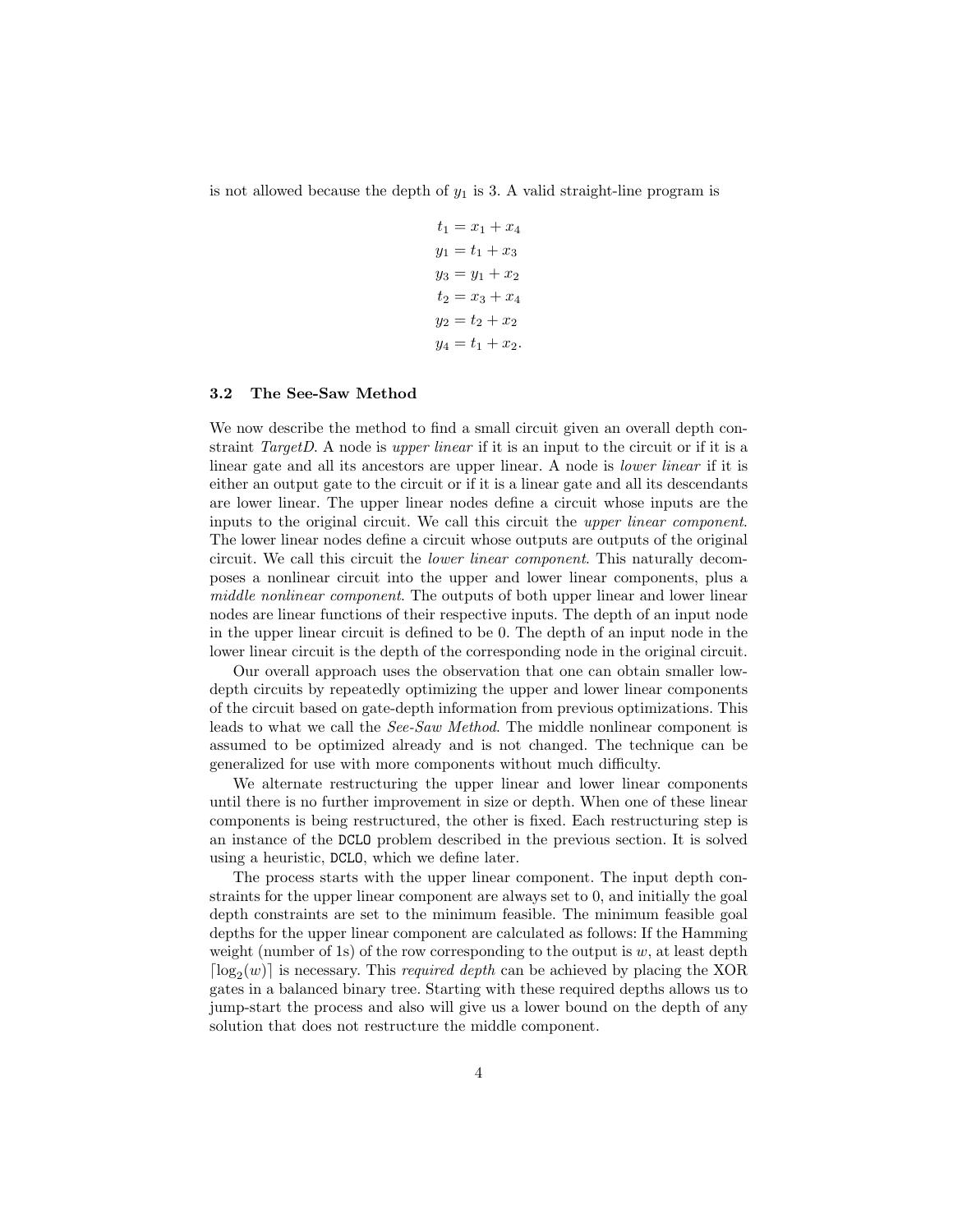After finding a new circuit for the upper linear component, we replace the subcircuit for this upper linear component with the new circuit. We thus create a new circuit, possibly with lower depth than the original. Now the top linear component, together with the nonlinear component, are fixed while we apply DCLO to the bottom linear component. For the lower linear component, if we know that some inputs are available at lower depth than others, this slack may help in creating an implementation with fewer gates. The input depths of the inputs to the lower linear component are set to the depth at which these inputs are calculated in the portion of the circuit which we have fixed. The goal depths of all outputs of the lower linear component are set to TargetD (if this depth is not feasible, the algorithm aborts).

The new circuit for the lower linear component replaces the old subcircuit. For the upper linear component, we may now be able to allow some of its outputs to be computed at a larger depth than in the previous phase. This allows us to force the DCLO to be more strict for some outputs which are critical for the total depth of the circuits and allows us to be less strict for others. If, for example, an output,  $y_i$ , of the upper linear component requires depth  $w_1$  because of its Hamming weight, but is not used before depth  $w_2 > w_1$  in the entire circuit, it might be possible to create a circuit using fewer gates if output  $y_i$  is allowed to be computed at depth  $w_2$ . Starting with the second iteration of See-Saw, we calculate these allowed depths as follows: the *height* of a node  $v$ , denoted by  $height(v)$ , is the length of the longest path from the node to an output of the entire circuit. If  $v$  is an output node of the upper linear component, then we set its goal depth to  $TargetD - height(v)$ . Note that this goal depth is at least as large as the required depth.

Note that, for the lower linear component, using the variable, calculated input depths is important to get the minimal depth, even if one is unconcerned about size. One might assume that if minimum depth circuits are found for the upper linear and lower linear components (where one can also assume that the circuit for the upper linear component satisfies the goal depths for each of its outputs), then attaching them to the middle nonlinear component would always give the smallest depth circuit (given the fixed middle component). However, this is not always true. For the AES S-Box, one of the outputs of the lower linear component has twelve 1s, so the minimum depth circuit computing it is not a complete binary tree. Some of the inputs to this circuit from the nonlinear component can be at higher depth than others, still allowing a depth 16 circuit. However, if the wrong inputs are combined first, the total depth can become 17.

To summarize, with the See-Saw Method, we alternate between improving the upper and lower linear components, updating the values for the goal depths and the input depths after each improvement. After the first iteration, the goal depth has been achieved, so the goal is to reduce the number of gates.

#### 3.3 Paar's Algorithm

The heuristic DCLO used within the See-Saw Method uses ideas from a well-known algorithm due to Paar [15]. Paar's technique keeps a list of the variables already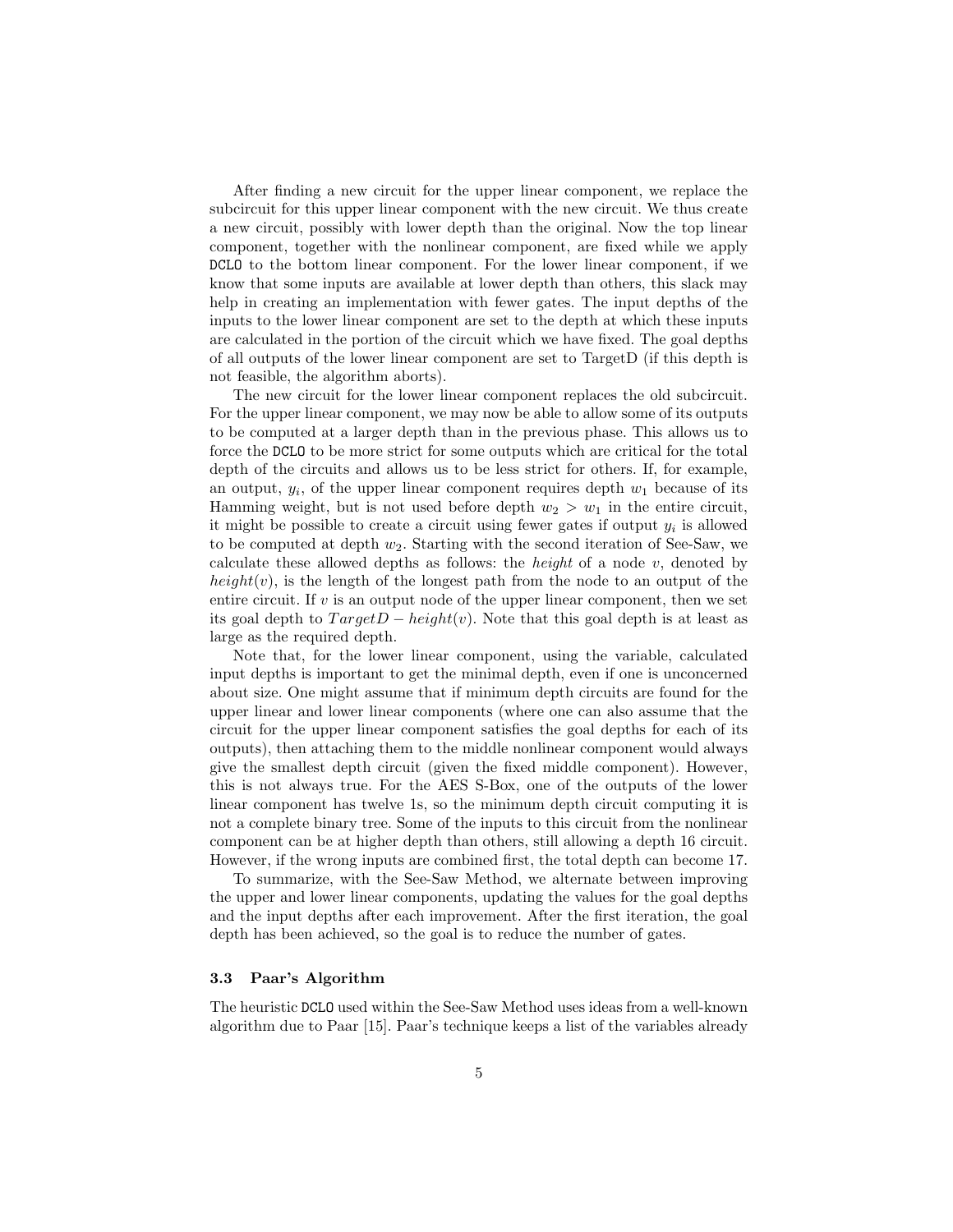computed, which is initially only the inputs. Then it repeatedly determines which two variables, XORed together, occur in most outputs. One such pair is selected and XORed together. This result is added as a new variable which appears in all outputs where both variables previously appeared. This is repeated until all required outputs have been computed. Paar's technique is implemented by starting with the initial matrix with input columns corresponding to the inputs and rows corresponding to the outputs which the circuit should calculate. The algorithm adds columns corresponding to the new variables which are computed. When a new column is added, this corresponds to adding two existing variables,  $u$  and  $v$ . In all rows in the matrix which currently have a one in both of the columns corresponding to  $u$  and  $v$ , those two 1s are changed to 0s, and a one is placed in the corresponding row of the new column. All other values in the new column are set to 0. This operation, adding a new column to the matrix, corresponding to a new XOR gate in the circuit, is called a Paar-like operation. The 1s in a row indicate which variables still need to be added together to produce that output. The algorithm terminates when all rows have Hamming weight 1.

Cancellation occurs in a circuit when the inputs to an XOR gate are of the form  $(f + q, h + q)$ . The XOR gate in that case computes the function  $f + h$ , "cancelling" the term g. In addition to being oblivious to depth, Paar's algorithm incurs a significant cost in size due to the fact that it can only produce circuits which do not allow cancellation.

### Proposition 1. Paar-like operations are cancellation-free.

Proof. We show by induction that the 1s in any row represent sums modulo 2 of disjoint sets of variables. Initially, each 1 represents a single input variable, and they are all distinct. When a Paar-like operation occurs, 1s representing two disjoint sets are removed and the new column represents the union of those two sets. Since the two sets were disjoint, no cancellation occurs in that operation, and the new set is disjoint from all other sets represented by 1s in that row.  $\Box$ 

It is shown in [4] that non-cancellation can increase the size of a circuit by a factor  $\Omega(n/log^2n)$ . The techniques described in the following sections allow both depth restriction and cancellation.

#### 3.4 Randomized construction heuristic, RAND-GREEDY-ALG

RAND-GREEDY-ALG, our first algorithm for finding small programs with depth restrictions, is a randomized version of Paar's algorithm. It keeps track of the depths of the gates and only adds gates if the global depth restrictions can be satisfied.

Recall that the input to the algorithm is a matrix representing the linear combinations (outputs) to be computed in a linear component, plus the input depths of each of the inputs and the goal depths of each output. For each column, c, let  $v(c)$  be a bit vector indicating which variables are present in the linear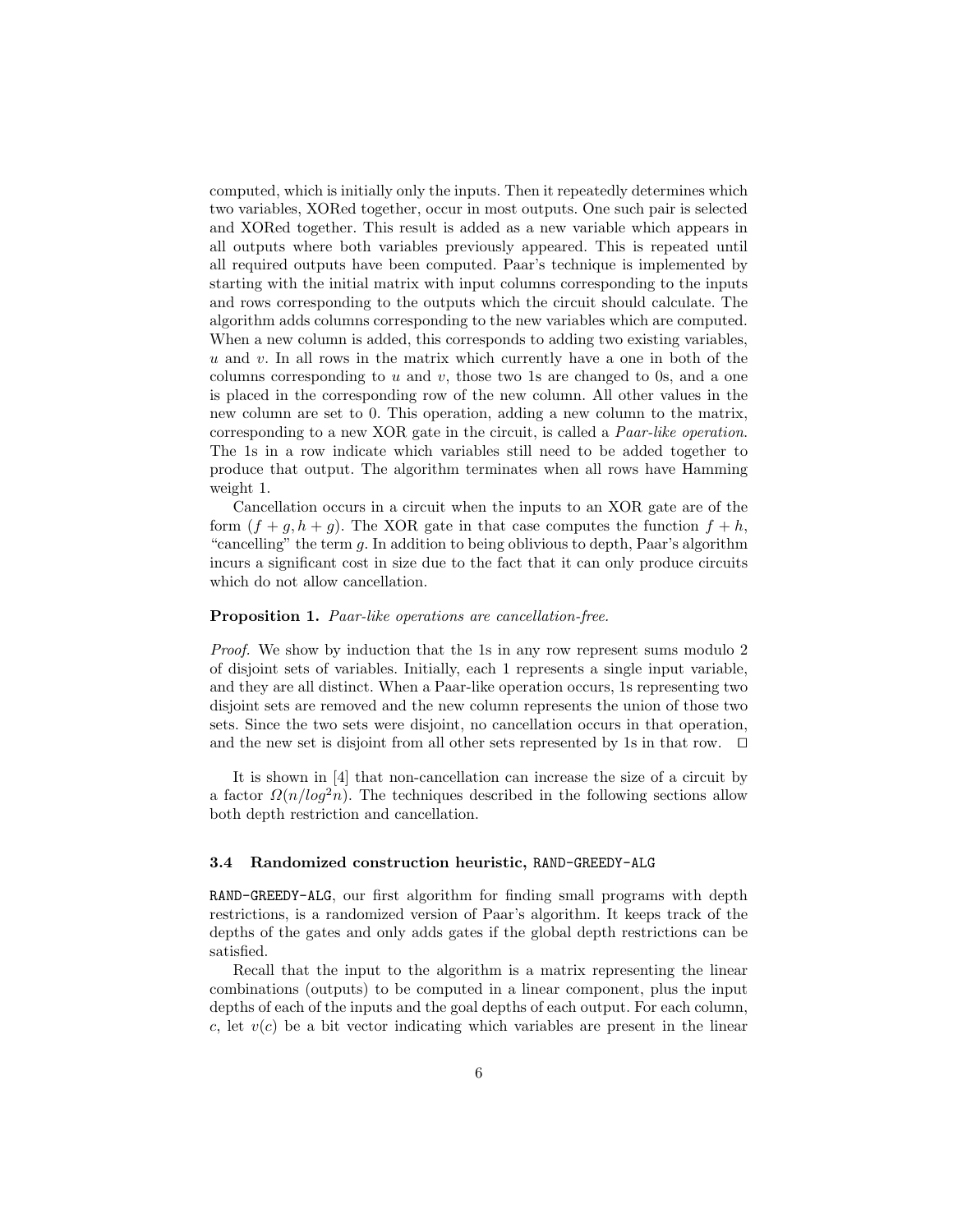combination computed by column  $c$ . Initially, each column represents a single input variable, and each vector has exactly one 1. When creating a new gate for adding columns  $c_1, c_2$  in the matrix, a new column  $c_3$  is created with  $v(c_3)$ set to the symmetric difference of  $v(c_1)$  and  $v(c_2)$ . For the subset of the rows where the new gate is used, the bits in positions  $c_1$  and  $c_2$  are flipped and the bit in position  $c_3$  is set to 1 (for the other rows, it is set to 0). We call this an update operation. Note that in RAND-GREEDY-ALG, updates only occur if the bits in positions  $c_1$  and  $c_2$  are both 1, as in Paar's algorithm, so no cancellation occurs. In DCLO, this is not the case.

The following invariant holds for the matrix input and will hold while running RAND-GREEDY-ALG and DCLO:

**Row-sum invariant:** For any row  $r$ , the linear combination to be computed is the sum of all  $v(i)$  for which position  $(r, i)$  in the matrix is 1.

As in Paar's algorithm, when a gate is added, RAND-GREEDY-ALG updates each row by changing the entries corresponding to the two inputs from 1 to 0 and placing a 1 in the new column corresponding to that gate. There is, however, a *feasibility requirement*: An update is only applied to a row  $r$  if, after doing the update to row  $r$ , it would still be possible to produce the output for that row in its goal depth. See Subsection 3.5 for a description of how feasibility is checked.

In order to choose two columns,  $c_1$  and  $c_2$ , as inputs for the next gate, RAND-GREEDY-ALG determines how many of the output rows could benefit from having that gate, i.e., how many rows have 1's in columns  $c_1$  and  $c_2$ , both of which can be flipped while maintaining feasibility. For each possible next gate, the number of output rows which would benefit from the gate is calculated, giving an improvement. The inputs to the new gate are chosen at random from those that give the largest improvement. The algorithm is shown in Figure 2. The function FEASIBLE-UPDATE is shown in Figure 4.

#### 3.5 Computing the feasibility of a gate

The algorithm, RAND-GREEDY-ALG, adds one gate at a time to the circuit. For each candidate for the next gate, RAND-GREEDY-ALG checks how many output rows can benefit from the candidate. We require that a row have 1s in the columns for the two inputs to the candidate gate in order to benefit from that gate. In addition, it must still be possible to calculate the row within its goal depth after using this gate. If both of these conditions hold, then we say the candidate is feasible for that output. For example, suppose two required outputs for a linear component are  $x_1 \oplus x_2 \oplus x_3 \oplus x_4$  with goal depth 2 and  $x_1 \oplus x_2 \oplus x_3 \oplus x_5 \oplus x_7$  with goal depth 3. A candidate gate computing  $((x_1 \oplus x_2) \oplus x_3)$  at depth two would not be feasible for the first output, but would be feasible for the second.

In earlier work [5], computing a depth-16 circuit for the AES S-Box, feasibility of the gates was maintained by working in phases, never using gates produced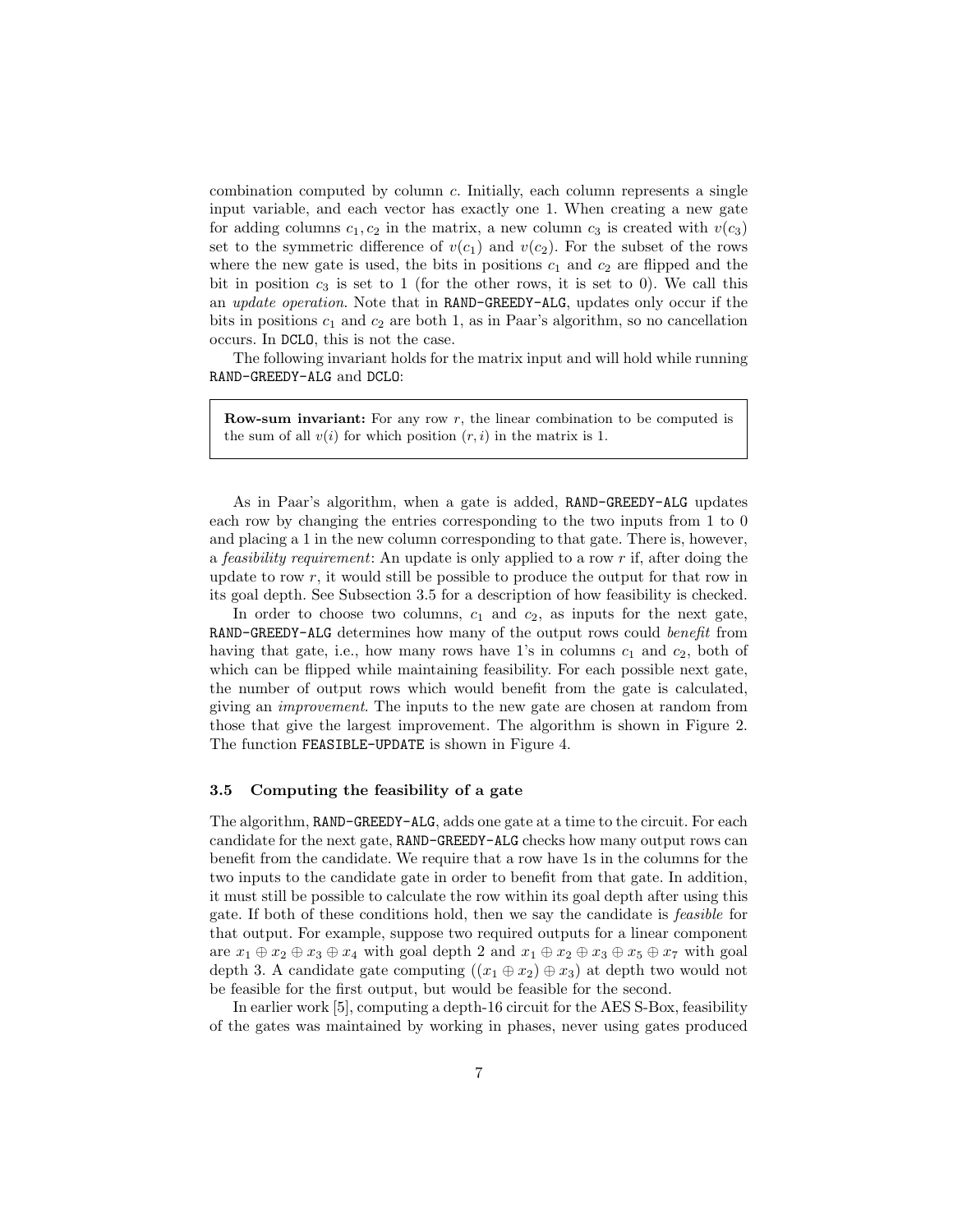$M$  is initially an  $m \times n$  0-1 matrix } { goal depth $(r)$  is the goal depth for row  $r \}$  $\{ \text{ depth}(c) \text{ is the depth of column } c;$ for the first  $n$  columns, it is the input depth  $\}$  $RAND-GREEDY-ALG(M, m, n)$ :  $s := n + 1$  { index of the next column } while there is some row in M with Hamming weight  $> 1$  do for each pair of columns  $(i, j)$ ,  $1 \leq i < j < s$ let  $c_{ij}$  be the number of rows r such that FEASIBLE-UPDATE $(i, j, r)$  holds  $c = \max_{i,j} c_{ij}$ choose (besti,bestj) randomly among those column pairs with  $c_{ij} = c$  $depth(s) := max(detth(besti), depth(bestj))+1$ for  $r = 1$  to m do if FEASIBLE-UPDATE( $besti, besti,r$ ) then  $M[r, besti] := 0; M[r, bestj] := 0; M[r, s] := 1$ else  $M[r, s] := 0$  $s := s + 1$ 

Fig. 2. Algorithm for creating a low-depth circuit for linear components

in the current phase within that same phase. Thus, there was an upper bound on the depth of the gates produced in the same phase. Here, instead of using phases, we check feasibility explicitly, giving more freedom as to which candidate gates can be chosen.

First, we define a function FEASIBLE, which is used to check if a row is currently feasible. The depth of a column c is  $d(c)$ ; it is the input depth for the inputs and is  $1 + \max\{d(c_1), d(c_2)\}\)$  for a column created using columns  $c_1$  and  $c_2$ . For any row r, the depths of columns with a 1 in that row form a multiset Depths(r). FEASIBLE is a function of  $Depths(r)$  and goal depth(r). If there is only one value d in  $Depths(r)$ , then FEASIBLE( $Depths(r)$ , goal  $depth(r)$ ) is true if and only if d is less than or equal to the goal depth for row r,  $goal\_depth(r)$ . If there is more than one value in  $Depths(r)$ , then

FEASIBLE( $Depths(r)$ , goal  $depth(r)$ ) =

FEASIBLE $((Depths(r) - \{d_1, d_2\}) \uplus \{d_2 + 1\}, goal\_depth(r)),$ 

where  $d_1$  is the smallest ( $d_2$  the second smallest) value in  $Depths(r)$  (note that they can be equal).

This can be accomplished by storing  $Depths(r)$  in a priority queue containing keys which are the depths corresponding to all the 1s in that row. Then, FEASIBLE() is calculated as follows: while there is more than one depth value in the priority queue, find and delete the two lowest values, say  $d_1$  and  $d_2$ , and insert the value  $1 + \max(d_1, d_2)$ . At the end, if the only depth value remaining is no larger than the goal depth for that output, the row is feasible. Otherwise, it is not. Pseudocode for this calculation can be found in Figure 3.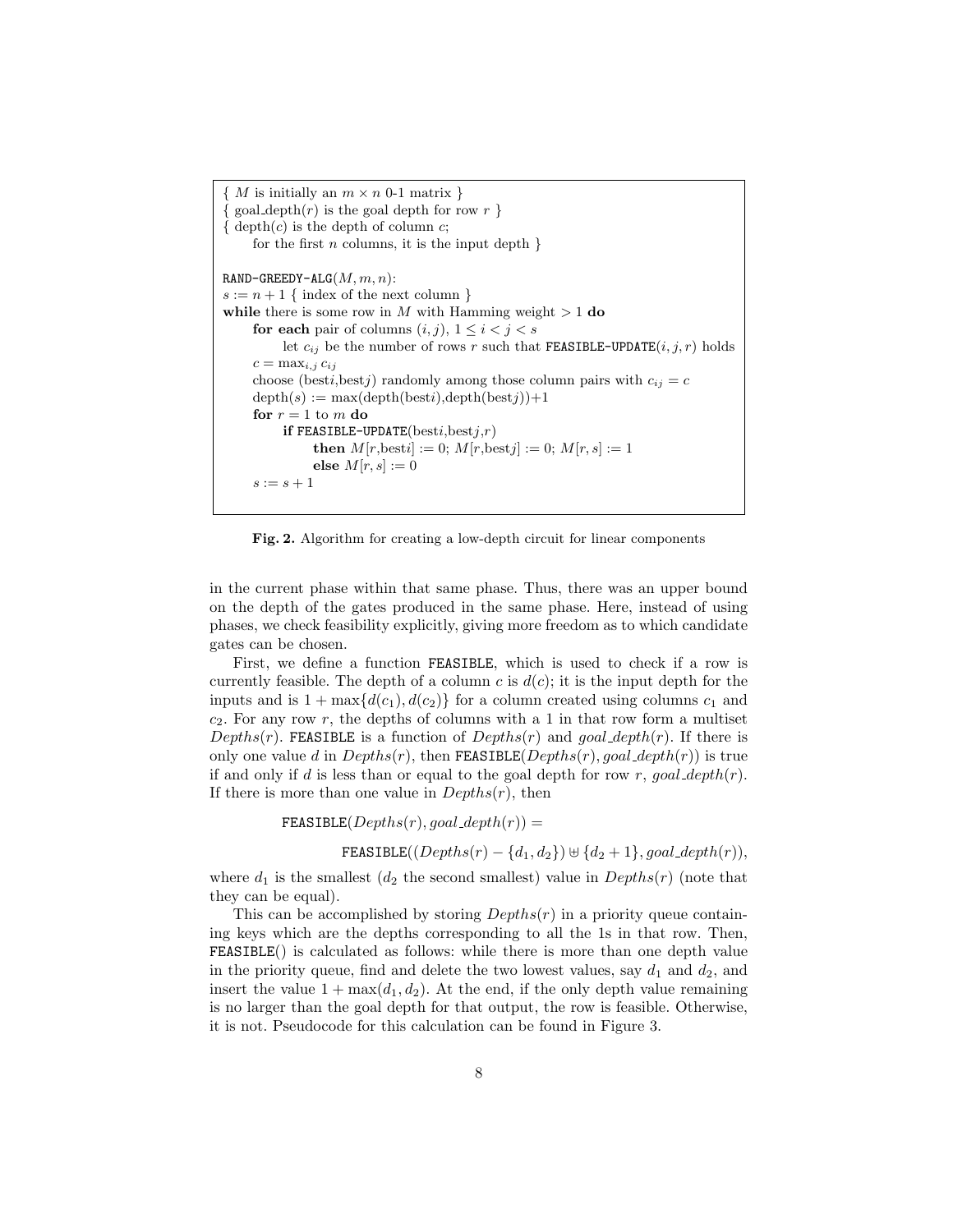$\{H\}$  is a min-heap ordered priority queue containing the depths of inputs  $(Depths(r)$  for row r). H is non-empty. } { gd is the goal depth  $(goal\_depth(r)$  for row r). } FEASIBLE  $(H, gd)$ : { Checks if the XOR of the set of input variables available at the depths in  $H$  can be computed within goal depth  $qd$ . Returns 1 if it can and 0 otherwise. } while  $H$  has more then one entry  $\bf{do}$ { Choose the wires with the lowest depth for the next gate }  $d_1 := \text{DeleteMin}(H)$  $d_2 := \text{DeleteMin}(H)$  $Insert(H,1+\max(d_1,d_2))$  $\{$  The depth of the output gate is now the only depth in  $H \}$  $d :=$ DeleteMin $(H)$ { Determine if the new depth is feasible } if  $(d \leq gd)$  then  $return(1)$  $return(0)$ 

Fig. 3. Algorithm for determining feasibility of a row

Assuming that  $H$  is a priority queue (min-heap order) containing the current depths of the variables to be XORed for row  $r$ , the algorithm, FEASIBLE, correctly determines whether or not there exists a circuit which computes the function for row  $r$  in depth  $gd$ .

Lemma 1. The algorithm, FEASIBLE, for determining feasibility returns 1 if and only if there exists a circuit computing the XOR of the set of variables available at the depths in the priority queue, H, within goal depth gd.

Proof. Each iteration of the while loop defines a new gate produced from two variables at depths  $d_1$  and  $d_2$ . The depth of the new gate is max $\{d_1, d_2\}$  + 1, so inductively, it correctly defines a circuit with output at depth d. FEASIBLE only returns 1 if that depth  $d$  is at most  $gd$  and  $H$  has one element. Thus, if FEASIBLE returns 1, there exists a feasible circuit.

FEASIBLE determines if repeatedly taking the two columns with lowest weight for the next gate results in a circuit having no more depth than the goal depth for that output. The algorithm is thus correct if for any linear combination  $F = x_{i_1} \oplus x_{i_2} \oplus \cdots \oplus x_{i_k}$ , where the  $x_{i_j}$  could be original inputs to the component or outputs of XOR gates produced earlier, and any given depths for these  $k$ inputs, no circuit implementing this linear combination with the given depth constraints has lower depth than any circuit, C, produced in this way.

We consider any minimum depth circuit  $C'$  for  $F$ . Note that we can assume without loss of generality that all gates in  $C'$  are cancellation-free, since the inputs where cancellation occurs can be computed (for example, by essentially copying the computation of the original inputs, but removing the variables the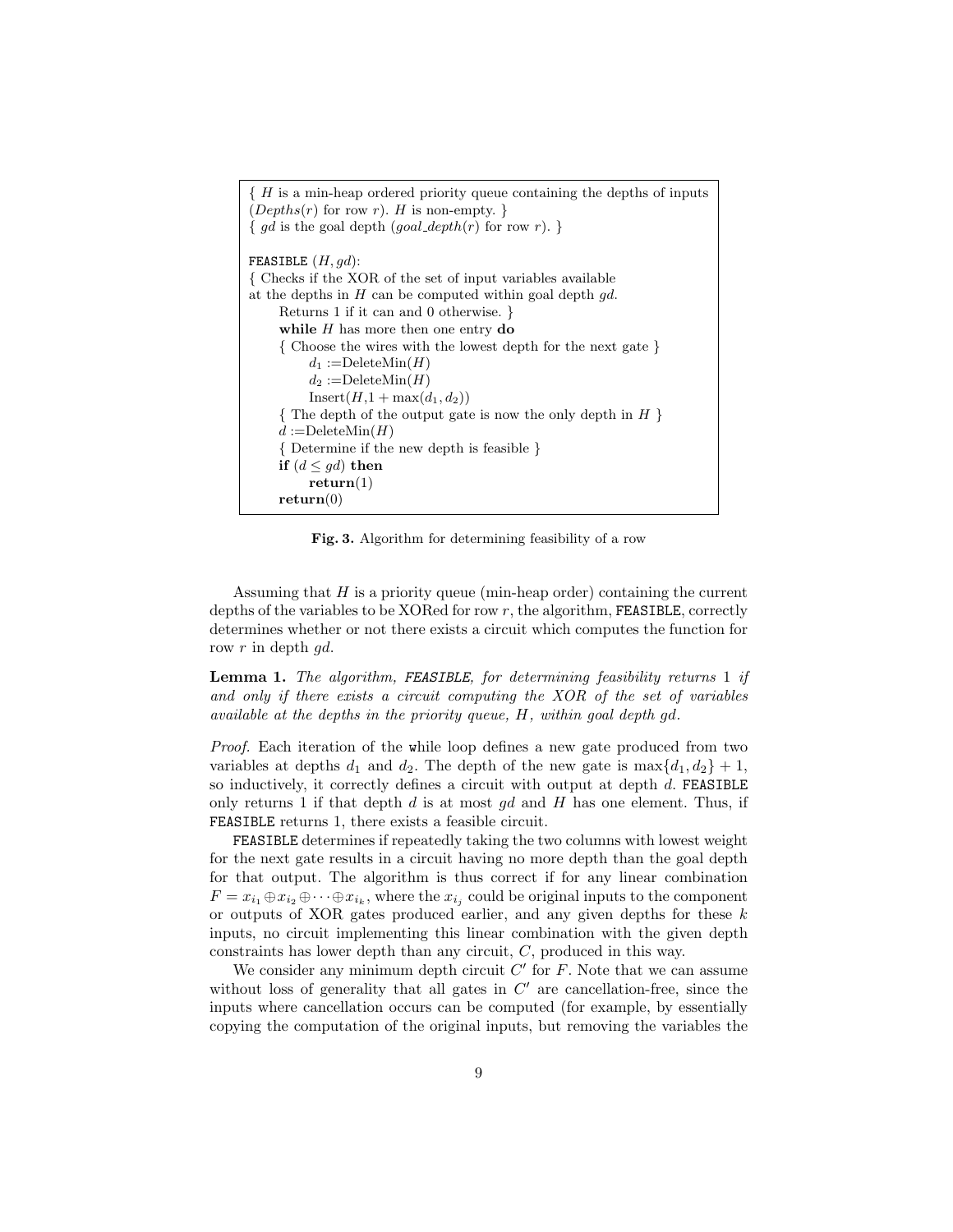inputs have in common from both subcircuits) in a cancellation-free manner without increasing the depth. Since a cancellation-free XOR circuit for  $k$  inputs has  $k-1$  gates, C' has  $k-1$  gates. C also has  $k-1$  gates, since each iteration of the while loop decreases the number of remaining elements in the priority queue by 1. Assume without loss of generality that the lowest depth of any input is 0.

We show that for any depth  $d$ , the number of gates at depth at most  $d$  in  $C$ is at least as large as the number of gates at depth at most  $d$  in  $C'$ . This clearly holds for all gates at depth 1. Note that in  $C$  at most one input at depth 0 is not an input to a gate at depth 1. More generally, at depth  $d' + 1$ , all but at most one of the inputs and gates at depth at most  $d'$ , which have not yet been inputs to any gate, become inputs to gates at depth  $d' + 1$ , pairwise. This is the maximum possible number of gates at level  $d' + 1$  given the gates which have already been produced. To see that no other circuit could do better by choosing different gates at this level or having chosen fewer gates at earlier levels, consider  $n_d$  the number of gates at level d in circuit C' and  $S_d = \sum_{i=1}^d n_i$ . Since no input to F and no gate in  $C'$  can be input to more than one gate in  $C'$ , the number of gates is bounded by  $n_d \leq \lfloor \frac{1}{2} \rfloor$  (number of inputs at level less than d)– (number of gates at level less than  $d$ )).

 $S_d = n_d + S_{d-1} \leq \lfloor \frac{1}{2} ((\text{number of inputs at level less than } d) - S_{d-1}) \rfloor + S_{d-1},$ 

which is an increasing function of  $S_{d-1}$ . Inductively, C has at least as many gates at level at most d as  $C'$ . . The contract of the contract of the contract of the contract of the contract of the contract of the contract of the contract of the contract of the contract of the contract of the contract of the contract of the contract

If feasibility holds for all rows, there exists a circuit which evaluates all required outputs within the given depth constraints. By Lemma 1, we can say that feasibility holds for a row,  $r$ , if and only if **FEASIBLE** returns 1 for  $r$ . In a valid DCLO initial matrix, all goal depths are initially feasible. Feasibility is the second invariant in our algorithm:

**Feasibility invariant:** For any row  $r$ , the goal depth remains feasible.

We ensure this invariant by explicitly testing for feasibility before each matrix update.

To calculate if an update (candidate gate) is feasible for an output corresponding to row r and columns  $c_1, c_2$  at depths  $d_1, d_2$ , we need to calculate

FEASIBLE( $(Depths(r) - \{d_1, d_2\}) \cup \{\max\{d_1, d_2\} + 1\}$ , goal\_depth(r)).

For RAND-GREEDY-ALG, we also require that the entries in columns  $c_1$  and  $c_2$  of row r are both 1s.

We can now show that RAND-GREEDY-ALG runs in polynomial time.

**Theorem 1. RAND-GREEDY-ALG** is correct. Let M be an  $m \times n$  0-1 matrix containing H 1s. Suppose that, every row in M is feasible, according to the function **FEASIBLE** initially. The running time of **RAND-GREEDY-ALG** is  $O(tm(t^2+n \log n))$ , where t is the final number of columns and is at most  $H + n - m \leq mn + n - m$ .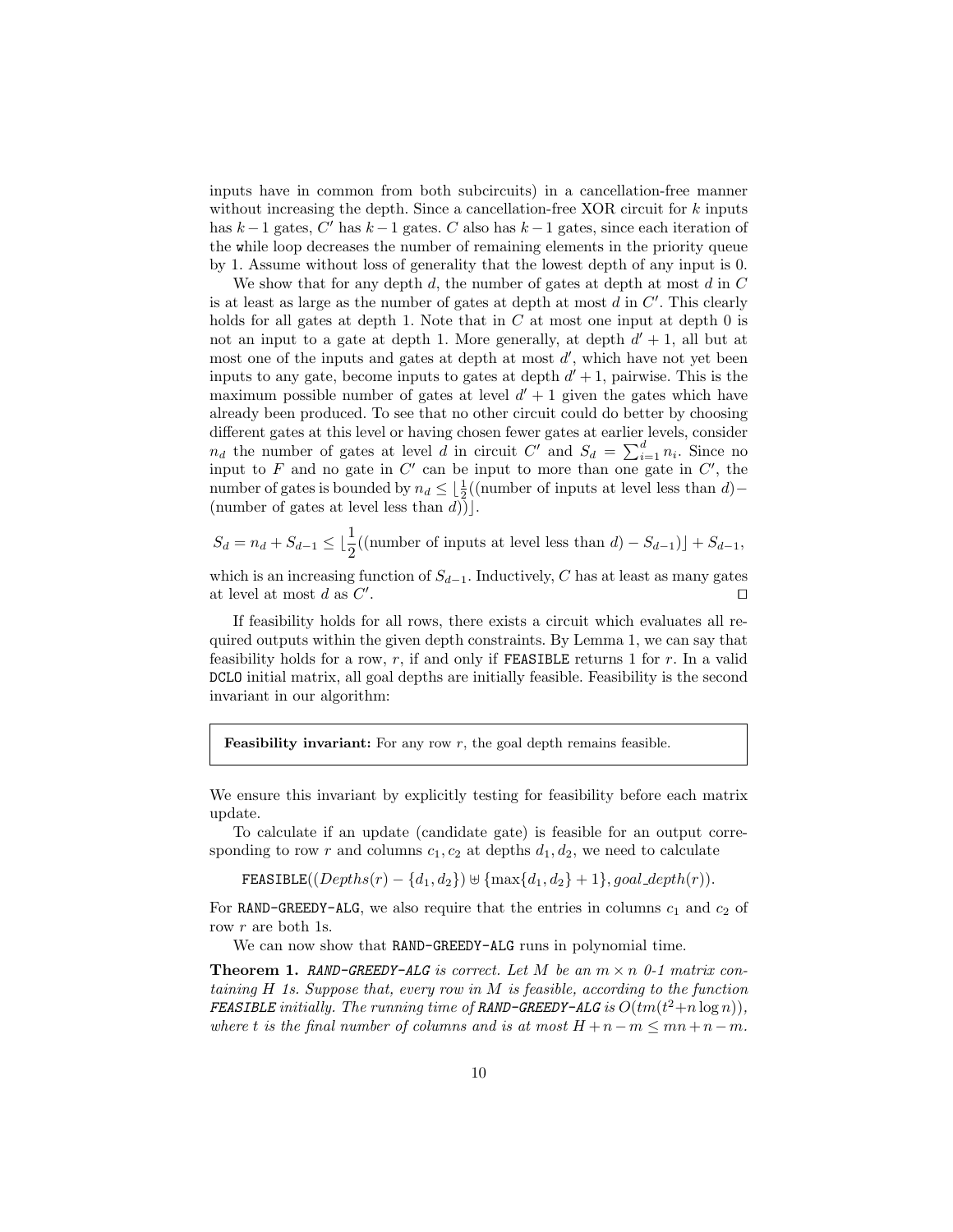$M$  is an  $m \times (s-1)$  0-1 matrix } { goal depth $(r)$  is the goal depth for row  $r$  } { depth(c) is the depth of column c; for the first n columns, it is the input depth  $\}$ FEASIBLE-UPDATE  $(c_1, c_2, r)$ : { Checks if an XOR gate with inputs from columns  $c_1, c_2$  can be used for row r. Returns 1 if it can and 0 otherwise. } if  $M[r, c_1] = M[r, c_2] = 1$  then { Only return 1 if both  $c_1$  and  $c_2$  are necessary for row  $r \}$  $H :=$  empty priority queue for  $1 \leq c < s$ ,  $c \notin \{c_1, c_2\}$  do  $\{$  Put all depths of wires which need to be XORed into priority queue H  $\}$ if  $M(r, c) = 1$  then  $Insert(H,\text{depth}(c))$  $\{$  Put depth of potential new gate in  $H$   $\}$  $Insert(H,1 + max(depth(c_1),depth(c_2))$  $return(FEASIBLE(H, goal\_depth(r))$  $return(0)$ 

Fig. 4. Algorithm for determining feasibility of a candidate gate

Proof. By Lemma 1, no input or gate is considered as possible inputs to a new gate for a particular row unless that row can still be computed within its goal depth with that new gate. The algorithm continues as long as any row has Hamming weight greater than 1. As long as it continues, by the Feasiblity Invariant, there is a candidate gate which would be feasible for some row. Since the updates of the matrix are Paar-like operations and the depths are calculated correctly, the algorithm is correct.

Within FEASIBLE, at most two Insert and DeleteMin priority queue operations are performed for each 1 in row  $r$ , since the number of elements in the priority queue is decreased by one each time through the while loop. The number of 1s in any row is at most the initial number of columns in the matrix, n. Thus, the running time of FEASIBLE is  $O(n \log n)$ . The for each loop in RAND-GREEDY-ALG takes the most time within the outer while loop. Each pair of the first  $s - 1$  columns is considered,  $O(t^2)$  pairs. For each pair, only constant work is done in a row by FEASIBLE-UPDATE unless there are 1s in that row for both columns. If there are 1s for both columns, FEASIBLE is called. Thus, the running time for each row, in one iteration of the while loop, is  $O(t^2 + n \log n)$ .

Since the while loop is executed once for each new gate, it is executed at most t times. There are  $m$  rows to process, so RAND-GREEDY-ALG runs in time  $O(tm(t^2 + n \log n))$ . Since there are at most n 1s in every row initially, each row will be computed using at most  $n-1$  XORs, and all m rows will be computed with at most  $m(n-1)$  XORs. There are n columns initially, so in all  $t \leq H + n - m \leq$  $mn + n - m$ .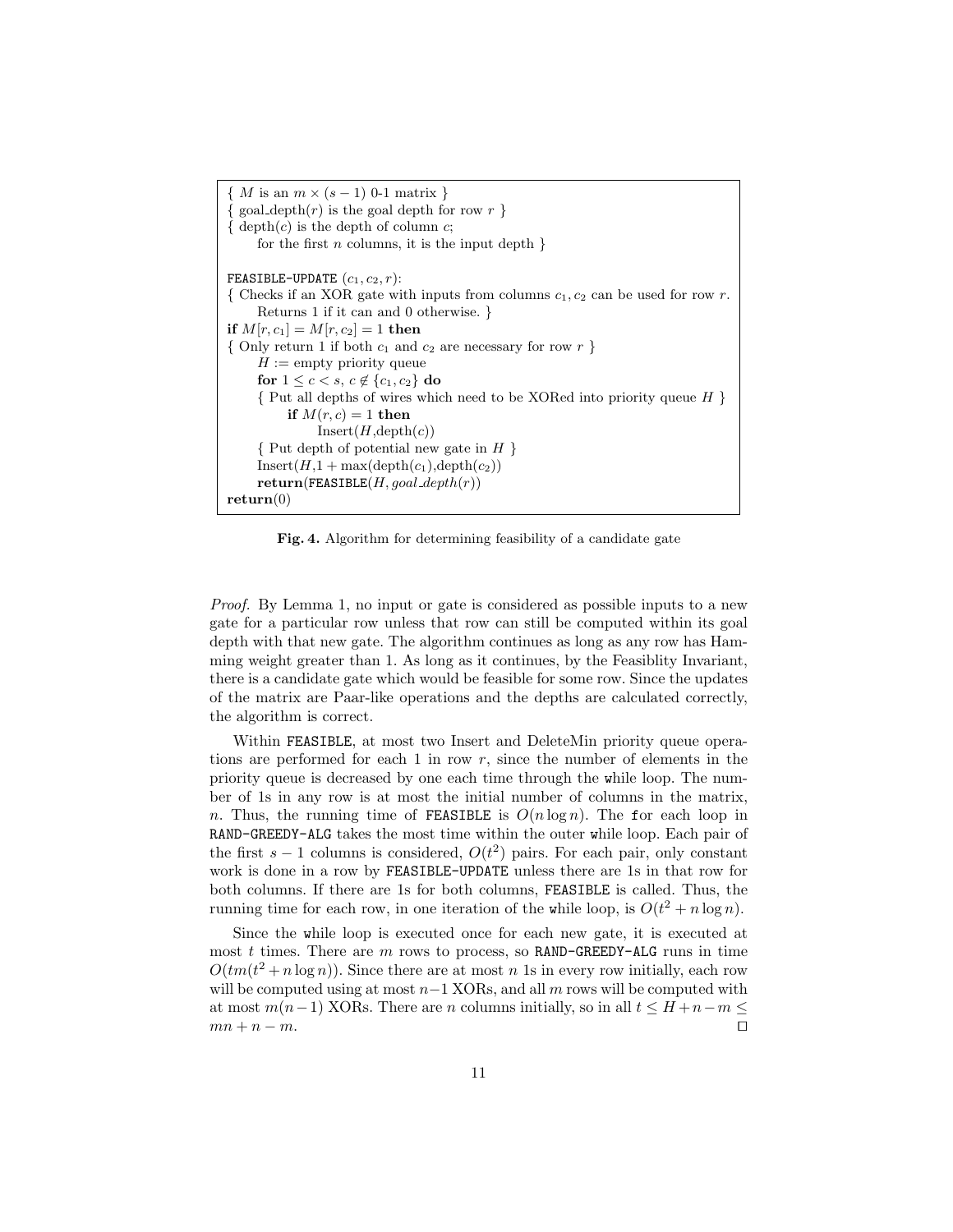#### 3.6 Improvements to RAND-GREEDY-ALG: DCLO

In the following, we introduce three new techniques that were added to the simplified algorithm, RAND-GREEDY-ALG, to give the algorithm we used to produce the improved circuits for several functions useful for cryptography that are mentioned in this paper, with straightline programs for the circuits available at [16]. We refer to the algorithm with these three improvements as **DCLO**.

Reducing the size of the matrix  $-$  preprocessing Using the See-Saw Method, particularly after the first iteration, the upper linear component may have some outputs which can be computed at a larger depth than some others, without affecting the total depth of the circuit. In the case of the AES S-Box, and presumably in some other applications, there are cases where an output  $q$ can be computed as the sum of exactly two of the other outputs, and both of those other outputs have to be computed at a lower depth than is allowed for g. Thus, there is no reason for the row representing output  $g$  to be included in the input matrix to RAND-GREEDY-ALG. Adding one extra gate at the end of the computation, adding those two other outputs, will suffice. This extra gate at the end will typically, but not necessarily, have some cancellation. In our experiments with the upper linear component of the AES S-Box, there were actually 5 such outputs which could be automatically computed in this manner, yielding the the 27-gate circuit for the upper linear component. The preprocessing is never relevant for the lower linear component, since all outputs are given the same goal depths.

Finding these triples of outputs is relatively straight-forward, checking all triples of rows in the matrix, checking that one of the three rows has a larger goal depth than the other two, and checking that the bitwise XOR of the three rows is 0. This preprocessing can be done each time, before RAND-GREEDY-ALG is run. The gates found are saved and then added to the end of the straight-line program for the circuit.

Allowing more cancellation – the Generalized Paar Operation The simplified algorithm, RAND-GREEDY-ALG, without the preprocessing of the matrix, produces cancellation-free circuits since it only does Paar-like operations. Recall that a Paar-like operation updates a row when a new gate is created based on the inputs to that gate. If the inputs come from columns  $i$  and  $j$ , the row in question must have 1s in both columns  $i$  and  $j$ . The 1s must be changed to 0s, and a 1 must be placed in the new column for that gate. No other changes are made to the row.

In the following example, every cancellation-free circuit is suboptimal. Consider running Paar's algorithm on the following matrix:

$$
\begin{pmatrix} 1 & 1 & 0 & 0 \\ 1 & 1 & 1 & 0 \\ 1 & 1 & 1 & 1 \\ 0 & 1 & 1 & 1 \end{pmatrix}
$$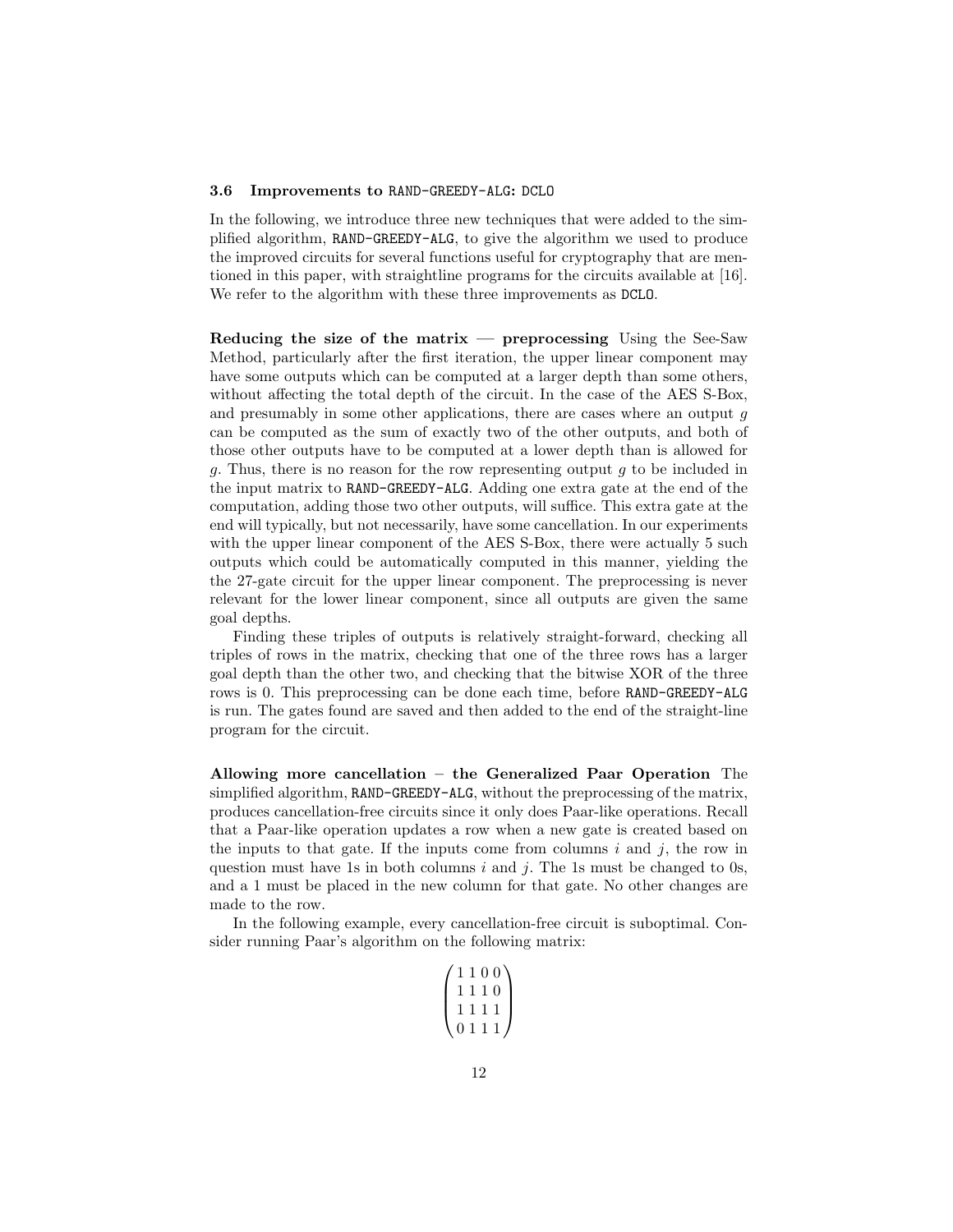Assume the first two columns are the first pair of columns chosen. The matrix becomes:

$$
\begin{pmatrix} 0 & 0 & 0 & 0 & 1 \\ 0 & 0 & 1 & 0 & 1 \\ 0 & 0 & 1 & 1 & 1 \\ 0 & 1 & 1 & 1 & 0 \end{pmatrix}
$$

If the third and fifth columns are chosen next, the matrix becomes:

|        |  | (000010) |
|--------|--|----------|
|        |  | 000001   |
| 000101 |  |          |
| 011100 |  |          |

Now, choosing the fourth and sixth columns yields

```
(0000100)\overline{\mathcal{N}}0 0 0 0 1 0 0
    0 0 0 0 0 1 0
    0 0 0 0 0 0 1
    \left.\begin{array}{c} 0\ 0\ 0\ 0\ 0\ 0\ 0\ 0\ 1\ \end{array}\right)
```
At this point Paar's algorithm would require two more additions. Instead, we allow a simple no-cost rewrite of the matrix:

Complement a bit in column  $c$  and row  $r$  along with all bits in row  $r$  that are 1s in the vector  $v(c)$ .

#### Fig. 5. The *flip* operation

Note that a flip uses (or omits using) the gate defined by column  $c$  in row  $r$  and preserves the row-sum invariant. We do a flip if the Hamming weight of the row decreases as a result.<sup>3</sup> The flip operation introduces the possibility of cancellation.

In our example, note that  $v(7) = (1, 1, 1, 1) = x_1 + x_2 + x_3 + x_4$ . A flip on row 4, column 7 yields

| $\begin{array}{c}\n 0000100 \\  0000010\n \end{array}$ |  |
|--------------------------------------------------------|--|
| 0000001                                                |  |
| 1000001                                                |  |

and only one more addition completes the circuit. The cost is only four gates, which is not possible without cancellation.

<sup>&</sup>lt;sup>3</sup> We relax this requirement in our code.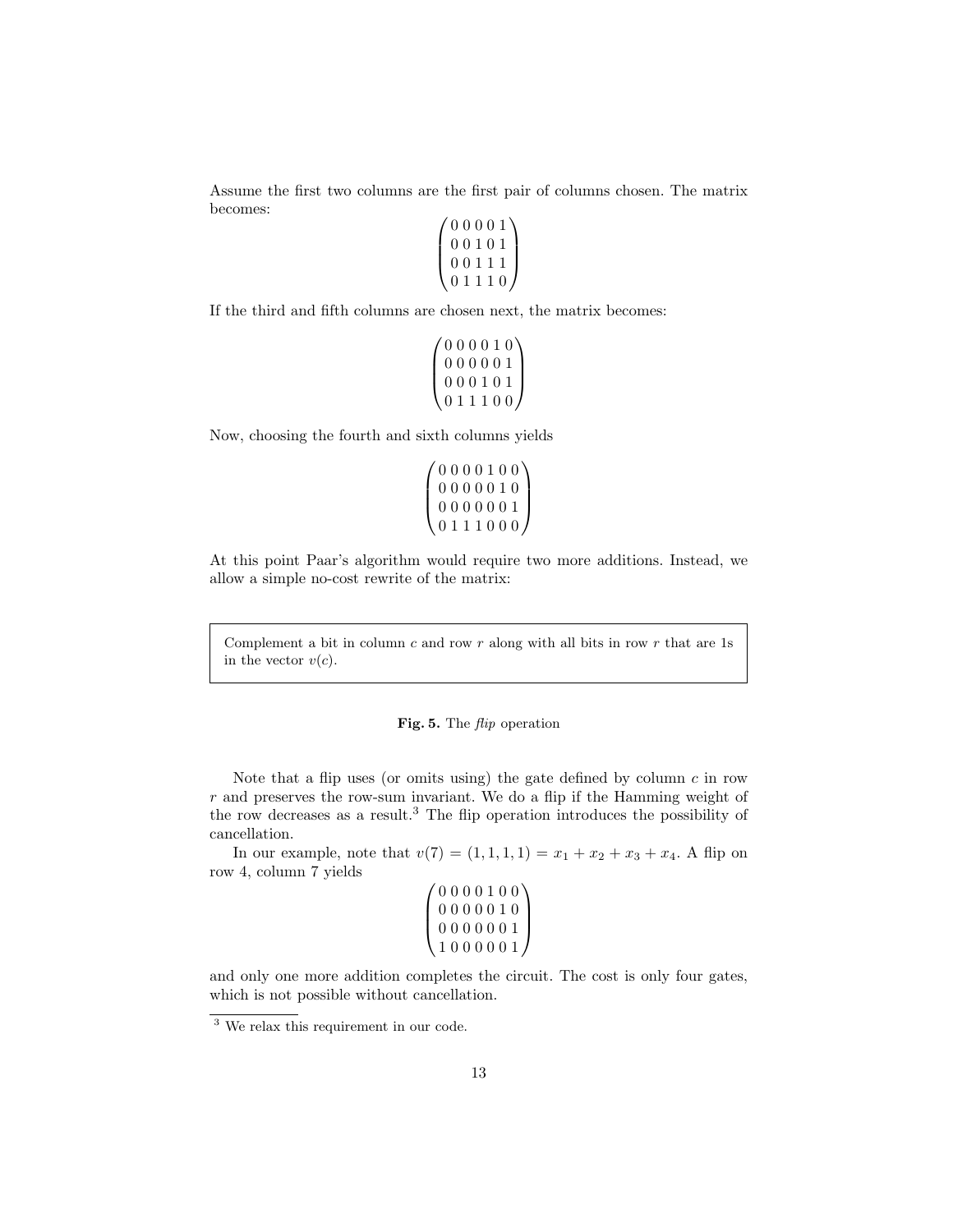Allowing second best pairs In order to choose a pair of columns for the update, RAND-GREEDY-ALG counts for each possible pair the number of rows where it is feasible, computes the maximum of these counts, and chooses randomly among those pairs with the maximum count. Clearly, this greedy approach of choosing among those pairs with the maximum count is intuitively reasonable. However, it may be that this greedy approach sometimes gives a suboptimal solution overall. Thus, with probability 2 %, in DCLO a random choice is made among the column pairs with the second to largest count, rather than the maximum count.

### 3.7 The See-Saw Method applied to the AES S-Box, an example

The algorithm DCLO, which we applied to obtain our new, small, low-depth circuits, was RAND-GREEDY-ALG, plus the improvements of the last three subsections, the preprocessing, the Generalized Paar Operations, and allowing the second best pairs. We applied the See-Saw Method to the AES S-Box (in the forward direction) and obtained a circuit of size 125 and depth 16. This required very few iterations of DCLO.

With each iteration, we ran RAND-GREEDY-ALG 10000 times and chose one of the circuits produced with the smallest number of gates.

In the forward direction, there are four outputs of the AES S-Box which are negated. These negations were ignored until the end. We started with the middle nonlinear component found in [5]. This had 63 gates and was used in all of our circuits. For the upper linear and lower linear components, we used the original Paar algorithm [15], with no regard for depth, always choosing the first of the pairs of columns where 1s occurred in the most rows. The circuit we created had 27 gates for the upper linear component, 34 for the lower linear, for a total of 124 gates and depth 19.

Then we created a new upper linear component with our algorithm, setting the goal depths for all outputs to the minimum possible; for a row with Hamming weight h, this minimum is  $\lceil \log_2(h) \rceil$ . Since all rows have weight less than 8, the values ranged from 1 to 3. This resulted in a component with 29 gates, increasing the total circuit size to 126, but decreasing the total depth to 18. Note that for a function, such as the AES S-Box, consisting only of an upper linear component, a middle nonlinear component and a lower linear component, initially creating an upper linear circuit with minimum goal depths, will make it possible to obtain a minimum depth circuit (assuming the nonlinear component is fixed) in the next iteration. This holds since the See-Saw Method next applies DCLO to the lower linear component with input depths determined by the current circuit and goal depths all equal to the optimal depth (given the middle nonlinear component being used).

Then we ran the algorithm on the lower linear component, with goal depths of 16 (15 is impossible given the middle nonlinear component used; three of the outputs of the lower linear component could not be computed in depth 15, though the others could). The smallest circuit found had size 35, giving us a circuit with 127 gates and depth 16. One generalized Paar operation was used.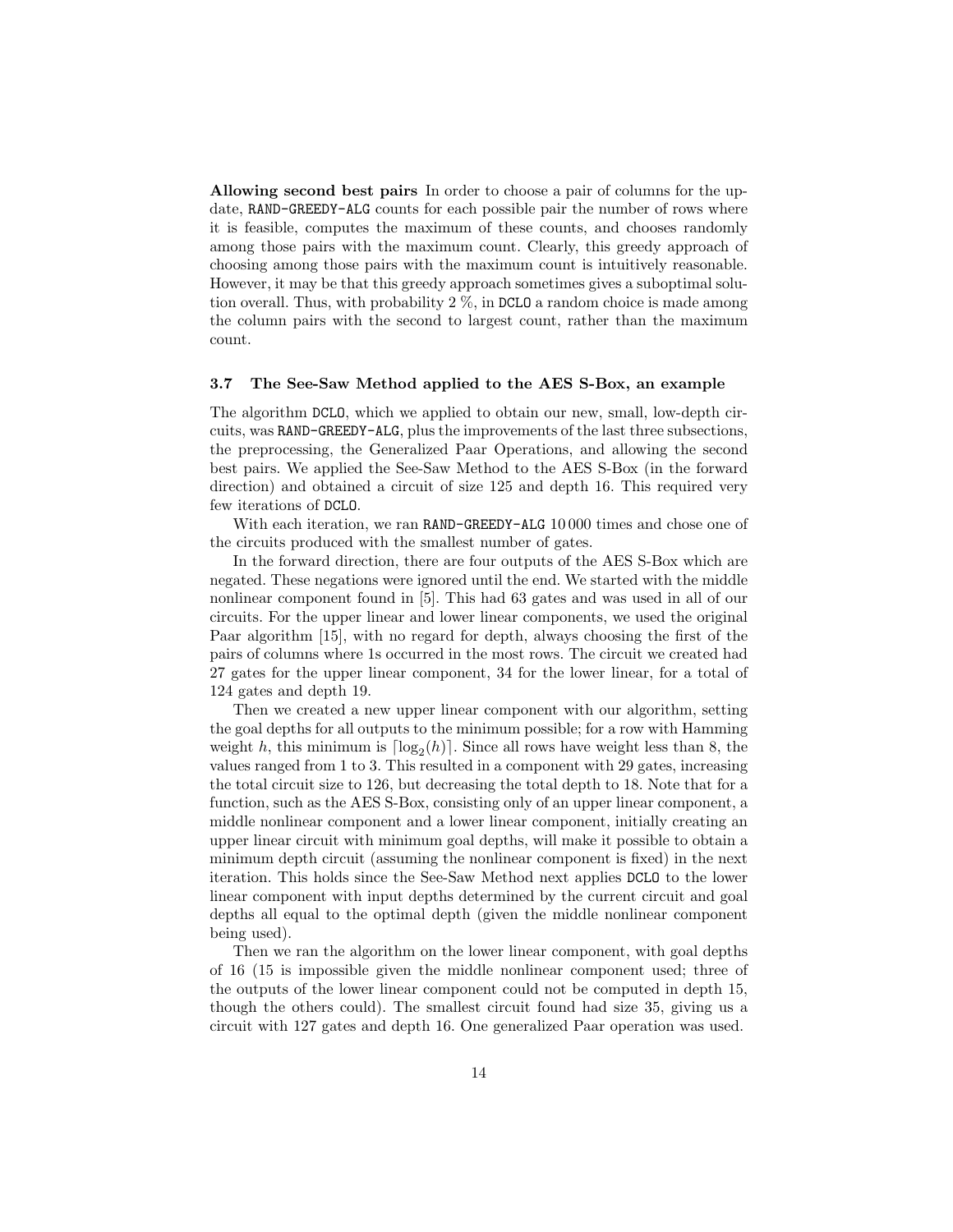This lower linear component was then used to try to get a smaller upper linear component, but still depth 16. The goal depths were relaxed as much as possible and the preprocessing was used. The smallest number of gates found was 27, giving us our final circuit of depth 16 with only 125 gates in all. One of the outputs was at depth 15 and the others were all at depth 16. (In our second try for a lower linear component of size 35, we found one giving depth 16 for all outputs and chose this instead. Our final circuit has depth 16 for all outputs. Five preprocessing gates were used.)

Working on the inverse AES S-Box, starting with the middle nonlinear component found in [5] and minimum goal depths for the top linear component, we got a component with 29 gates. Working on the lower linear component with goal depths of 16, we got 35 gates, but 10 000 times was not enough and we changed it to 100 000 times. Introducing the slack goal depths for the upper linear component gave us 28 gates using 5 preprocessing gates. Thus, the total size is 126 gates. Note that this uses some XNOR gates in the upper linear component, while the forward direction only uses them on outputs that need to be negated. For the inverse, the inputs corresponding the negated outputs from the forward direction need to be negated. This effect can be achieved by computing the desired circuit without the negations and XNORs and then changing some XORs to XNORs when exactly one of the inputs should have been negated.

The depth cannot be reduced without changing the circuit for the middle nonlinear component. Of course, if the logical base is expanded, one could probably decrease the sizes slightly. For example, if NAND gates are used in the circuit for inversion in  $GF(2<sup>4</sup>)$ , it is not hard to reduce the number of gates by two without increasing the depth (see Appendix A). Since there are only 256 possible inputs, we verified the circuits fully against the specifications in [13].

# 4 Rows with Hamming weight 2

Previous work, also obtaining a small depth-16 circuit for the AES S-Box [5], was less automated, obtained a slightly worse result, and had a minor error in the algorithm. In this section, we explain that error. The algorithm works in phases: During phase  $i \geq 0$ , no row in the current matrix has Hamming weight more than  $2^{k-i}$  and only inputs or gates already produced at depth i or less are considered as possible inputs to gates in phase  $i$ . Thus, the depth of gates in phase i is at most  $i + 1$ . At the beginning of each phase of that algorithm, there is a check to see if there are any rows with Hamming weight 2. If so, the algorithm created the final gate for any such rows at that point. At first glance, it seems as if this can only help the algorithm, since that gate would need to be produced at some point anyway. However, there are a couple of problems with this strategy.

If handling a row with Hamming weight 2 only takes place at the beginning of a phase, there is no conflict with the definition of a phase, since the columns chosen must have been created in the previous phase, so their depth would be acceptable for the new phase. However, if such handling had been allowed in the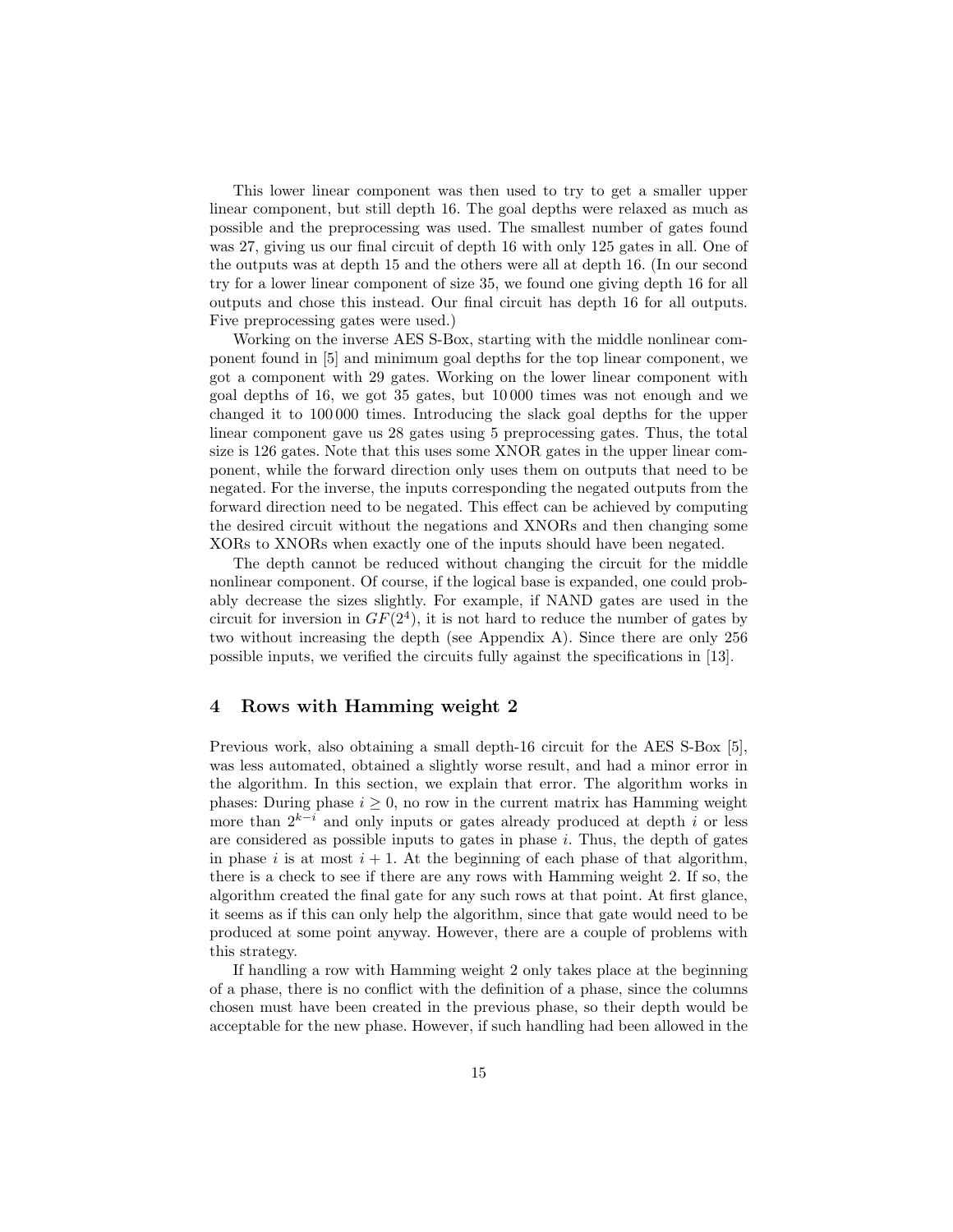middle of a phase, one of the columns chosen could be from the current phase and the depth of the new gate could be one too large to be used for another row in the current phase. For example, suppose we have the following matrix:

$$
\begin{pmatrix} 1 & 0 & 1 & 1 & 1 \\ 0 & 1 & 1 & 1 & 1 \\ 0 & 0 & 1 & 1 & 1 \end{pmatrix}
$$

This can clearly be implemented in depth 2. However, if we choose the last two columns first, the matrix becomes:

$$
\left(\n\begin{array}{c}\n1 & 0 & 1 & 0 & 0 & 1 \\
0 & 1 & 1 & 0 & 0 & 1 \\
0 & 0 & 1 & 0 & 0 & 1\n\end{array}\n\right)
$$

If we now choose the last row, because it has Hamming weight 2, and if we use that gate for the other rows, the matrix becomes:

$$
\left(\n\begin{array}{c}\n1 & 0 & 0 & 0 & 0 & 1 \\
0 & 1 & 0 & 0 & 0 & 1 \\
0 & 0 & 0 & 0 & 0 & 1\n\end{array}\n\right)
$$

Now we need depth 3 to finish.

There are also examples where choosing a row with Hamming weight 2 does not increase the depth, but leads to a larger number of gates:

|  | 0011            |  |
|--|-----------------|--|
|  | 0111            |  |
|  | 1011            |  |
|  | $0\; 1\; 1\; 0$ |  |
|  | 1110            |  |
|  | 1001            |  |
|  | 1111            |  |

If one chooses the first row, because it is the first with Hamming weight 2, the matrix becomes:

```
(0 0 0 0 1)\sqrt{2}0 1 0 0 1
  1 0 0 0 1
  0 1 1 0 0
  1 1 1 0 0
  1 0 0 1 0
  1 1 0 0 1
\bigg\}
```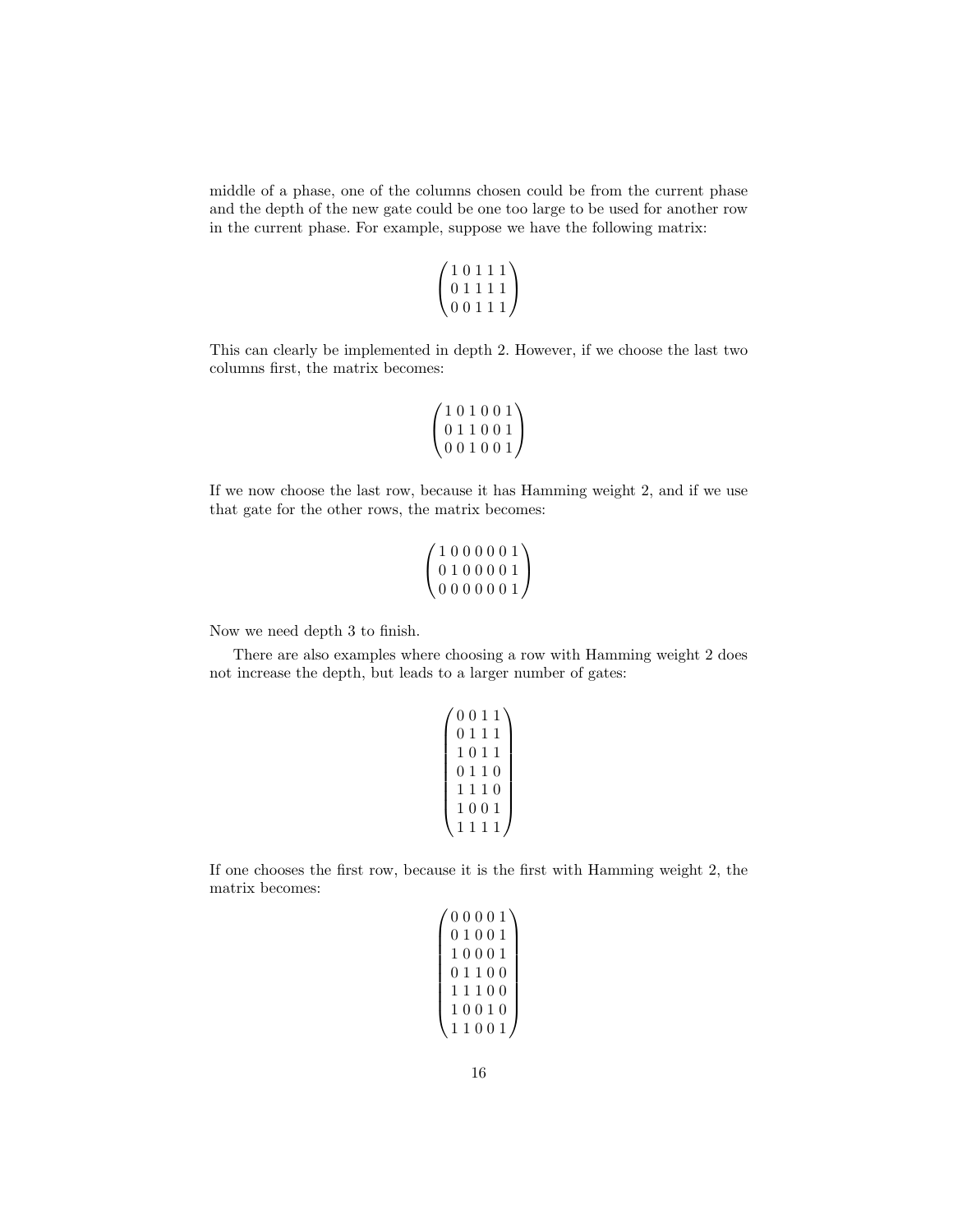Next one chooses the fourth row, because it is the first with Hamming weight 2, where both 1s have depth 0, giving:

$$
\begin{pmatrix} 0&0&0&0&1&0 \\ 0&1&0&0&1&0 \\ 1&0&0&0&1&0 \\ 0&0&0&0&0&1 \\ 1&0&0&0&0&1 \\ 1&0&0&1&0&0 \\ 1&1&0&0&1&0 \end{pmatrix}
$$

One needs to choose the first two columns before choosing any columns at depth 1, so six more gates are necessary.

If instead, we started with the other row with Hamming weight 2, which happens to be the one which will decrease our total Hamming weight most, our second matrix would become:

| 00110 |       |  |
|-------|-------|--|
|       | 00011 |  |
|       | 10110 |  |
|       | 00001 |  |
| 10001 |       |  |
|       | 10010 |  |
| 10011 |       |  |

Then, choosing the first and fourth columns gives:

| 001100                  |  |
|-------------------------|--|
| 000110                  |  |
| $0\; 0\; 1\; 0\; 0\; 1$ |  |
| 000010                  |  |
| 100010                  |  |
| 000001                  |  |
| 000011                  |  |

Now only five more gates are necessary to finish. Thus, one cannot arbitrarily choose a row with Hamming weight 2 and assume that this cannot have a negative affect on the number of gates used.

# 5 Circuits

This work concentrated on optimizing the linear components of circuits. In [5], the search technique in [2], to find circuits for nonlinear components with few AND gates, was modified to reject candidate gates with too large depth. This decreased the depth of the  $GF(2<sup>4</sup>)$  inversion from 9 to 4 while only increasing the number of gates from 16 to 17, changing 5 AND gates and 11 XOR gates to 7 AND gates and 10 XOR gates.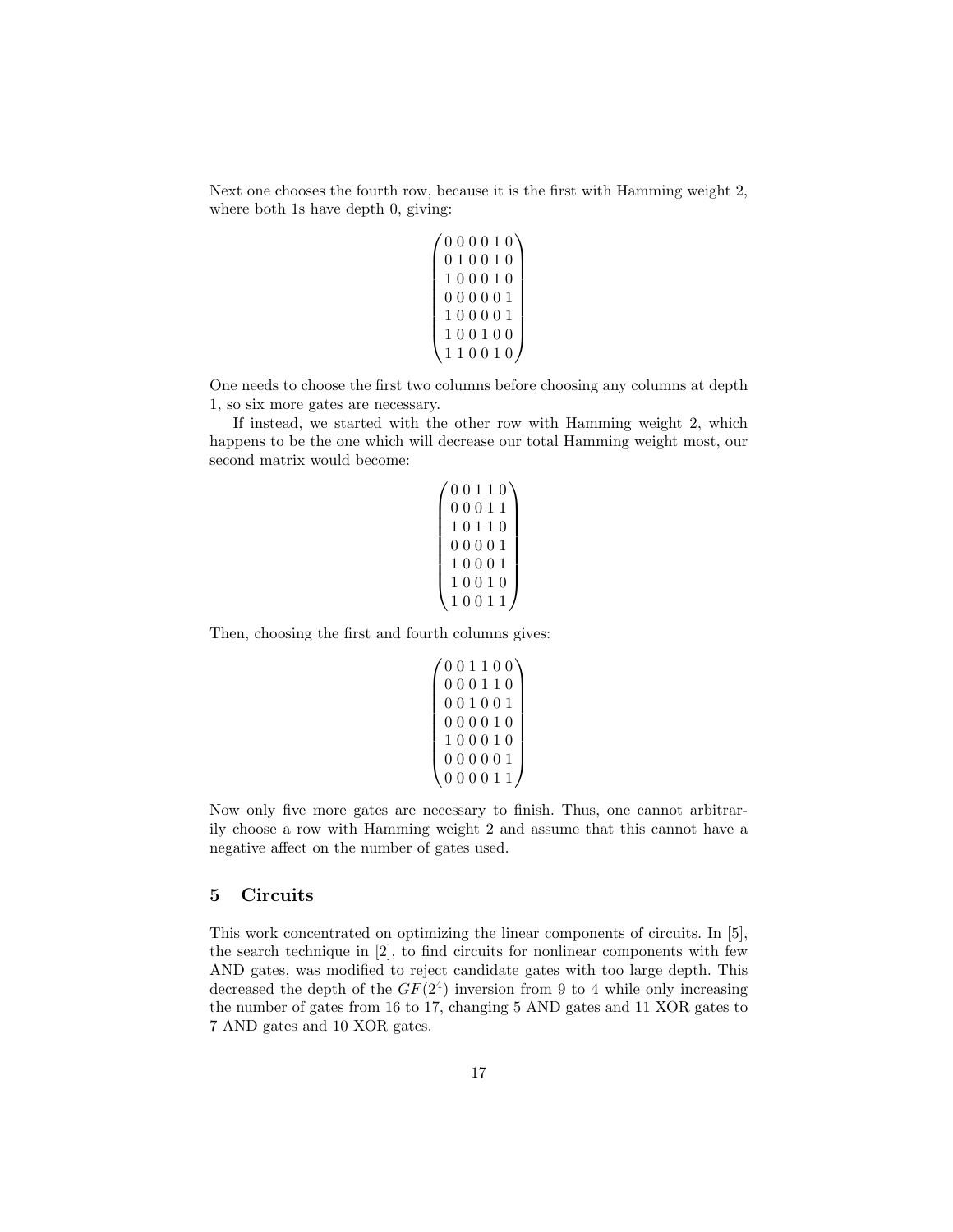The techniques presented in this paper and in [5] appear, not surprisingly, to lead to a trade-off between size and depth. To illustrate this trade-off, we list first the depths and sizes of some of the circuits for the AES S-Box which we obtained earlier:

- depth 28; size 115: [2]
- depth 27; size 113: published on [16].
- depth 23; size 116: inserting the new middle component into [2]
- depth 22; size 117
- depth 21; size 118
- depth 20; size 122
- depth 16; size 128: final result in [5]

In this research we obtained the following:

- depth 19; size 124: new middle component with Paar result for lower and upper linear components
- depth 18; size 126: calculating lower linear component with minimum depths for all outputs
- depth 16; size 125: final result

We applied RAND-GREEDY-ALG to the multiplication of binary polynomials of degree 9, starting from the straight-line program given by Bernstein on http: //binary.cr.yp.to/m.html. Running RAND-GREEDY-ALG on the lower linear component of that circuit, we obtained the same size as Bernstein with 155 gates, but reduced the depth from 9 to 6. Cenk and Hasan [6] report the same number of gates, but depth 8. Find and Peralta [8] report size 154 and depth 9, but have a different nonlinear component. Running RAND-GREEDY-ALG on the lower linear component of their circuit also gave 154 gates, but depth 7. Depth 6 was not feasible, given their nonlinear component. No Generalized Paar Operations were used, and of course no preprocessing of the matrix, since all goal depths were 7.

We applied RAND-GREEDY-ALG to computing the product of degree 12 polynomials over  $GF(2)$ . Bernstein has a circuit with depth 9 and 256 gates. Our techniques, starting with the straight-line program given on his homepage http: //binary.cr.yp.to/m.html, gave depth 8 and 255 gates, which is the same result obtained by Cenk and Hasan [6]. We have no reason to believe that RAND-GREEDY-ALG would not produce similar results for computing the products of binary polynomials of other degrees, but did not pursue this since it did not seem to reduce the number of gates.

The tower field construction (see, for example, [11]) for a Galois Field with  $2^{2^k}$ elements lends itself well to the methods described here. We built circuits for multiplication and inversion in  $GF(2^k)$  for  $k = 2, 4, 8, 16$ . We constructed  $GF(2^{2k})$  from an optimized circuit for  $GF(2^k)$ . Then we optimized the new circuit. The results for  $GF(2^8)$  and  $GF(2^{16})$  are of wide applicability in cryptography. The sizes and depths obtained are as follows:

–  $GF(2^8)$  multiplication: size 106 and depth 6.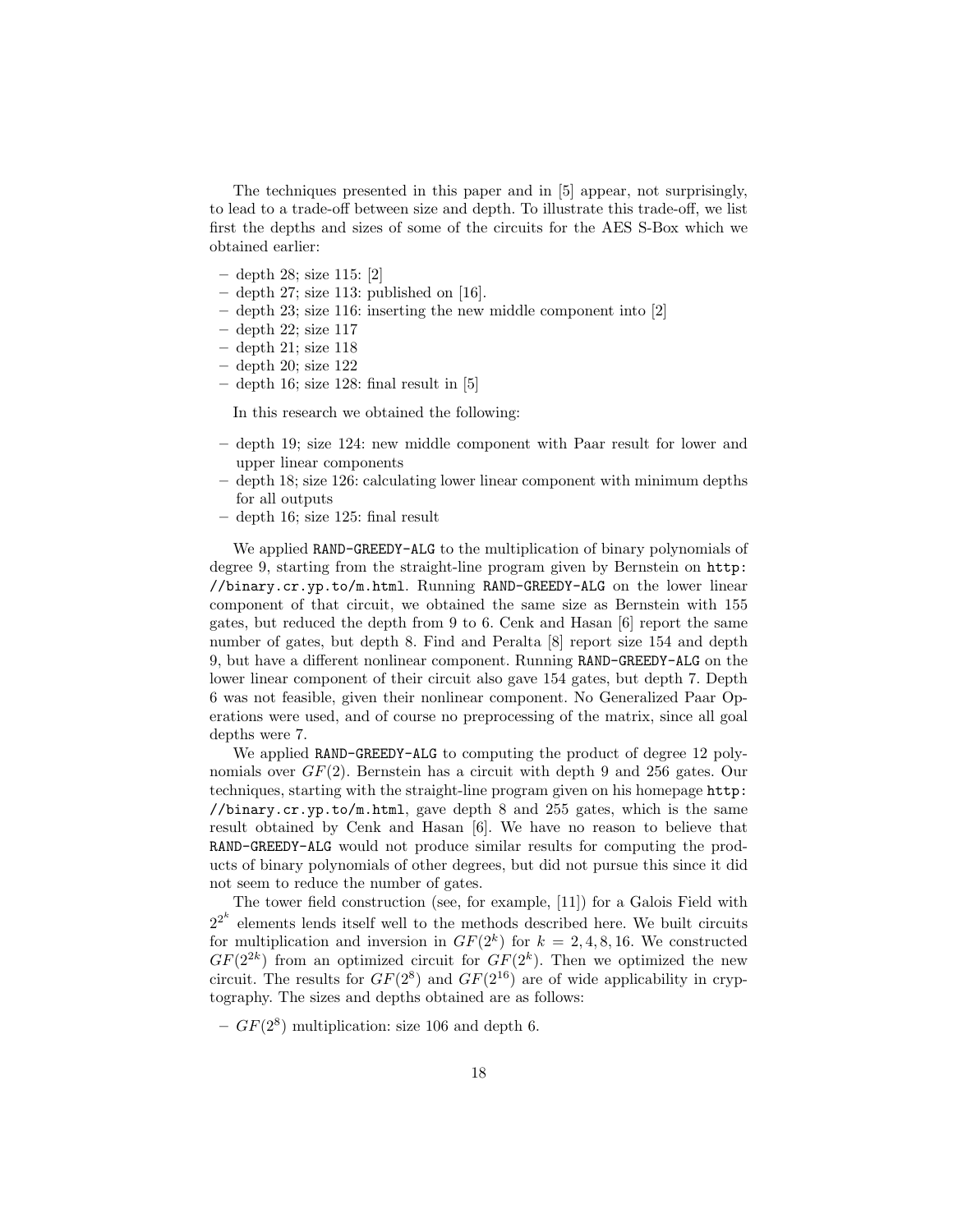- $GF(2^8)$  inversion: size 98 and depth 18.
- $GF(2^{16})$  multiplication: size 381 and depth 8.
- $GF(2^{16})$  inversion: size 387 and depth 31.

These results are much better than anything previously known. However, the depths of the inversion circuits seem much bigger than what is likely possible. This may be due to the specific inversion formulas that are natural in tower fields (see Appendix B). We may attempt to improve on these depths in future research.

Inversion in  $GF(2^{16})$  is the basis of the 16-bit S-Box proposed by Kelly et al. in [9]. The paper quotes a size of 1382 gates (1238 XOR gates and 144 AND gates, no depth is given). This size is derived from the work in [18, 19]. If instead we use the tower field representation of Appendix B, the resulting S-Box has 446 gates (113 AND gates, 324 XOR gates, and 9 XNOR gates) and depth 35. This is not exactly the same S-Box as the one by Kelly et al. A quick way to derive the latter S-Box from the tower field S-Box is by doing a change of basis. Without further optimization, the resulting circuit has 537 gates.

The circuit for inversion in  $GF(2^{16})$  was verified using an automatically generated circuit for multiplication and then using this circuit to verify that  $x$ multiplied by  $x^{-1}$  is 0 for  $x = 0$  and the identity element of the field for all other values of x. We saw it necessary to add this verification method after an anonymous referee determined that a previous circuit was incorrect. We are grateful for his/her contribution.

The circuits described here have been posted at [16].

### 6 Conclusion

Automated techniques for finding small, low-depth circuits for cryptographic functions were presented. The See-Saw Method and the algorithm, DCLO, used within it were successful in finding better results for the AES S-Box and other functions.

# References

- 1. D.J. Bernstein. Optimizing linear maps modulo 2. Available at http://cr.yp. to/papers.html#linearmod2.
- 2. J. Boyar, P. Matthews, and R. Peralta. Logic minimization techniques with applications to cryptology. J. of Cryptology,  $26(2):280-312$ ,  $2013$ .
- 3. J. Boyar, R. Peralta, and D. Pochuev. On the multiplicative complexity of Boolean functions over the basis  $(\wedge, \oplus, 1)$ . Theoretical Computer Science, 235:43–57, 2000.
- 4. Joan Boyar and Magnus Gausdal Find. Cancellation-free circuits in unbounded and bounded depth. Theor. Comput. Sci., 590:17–26, 2015.
- 5. Joan Boyar and René Peralta. A small depth-16 circuit for the AES s-box. In Dimitris Gritzalis, Steven Furnell, and Marianthi Theoharidou, editors, Information Security and Privacy Research - 27th IFIP TC 11 Information Security and Privacy Conference, SEC 2012, volume 376 of IFIP Advances in Information and Communication Technology, pages 287–298. Springer, 2012.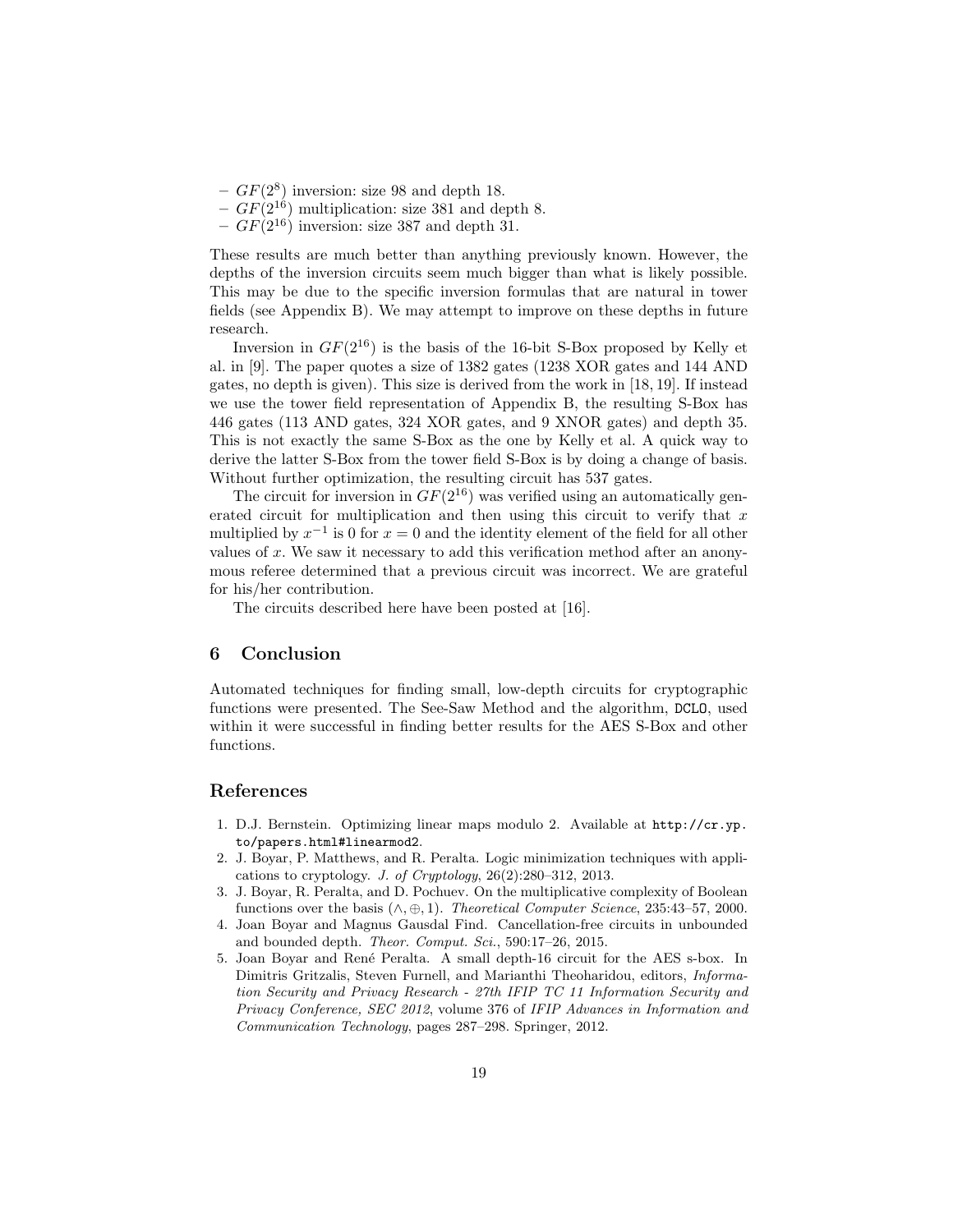- 6. Murat Cenk and M. Anwar Hasan. Some new results on binary polynomial multiplication. J. Cryptographic Engineering, 5(4):289–303, 2015.
- 7. N. Courtois, D. Hulme, and T. Mourouzis. Solving circuit optimisation problems in cryptography and cryptanalysis. IACR Cryptology ePrint Archive, 2011:475, 2011. Appears in electronic proceedings of 2nd IMA Conference Mathematics in Defense, UK, Swindon, 2011, www.ima.org.uk/ db/ documents/Courtois.pdf.
- 8. Magnus Find and Rene Peralta. personal communication, 2017.
- 9. Matthew Kelly, Alan Kaminsky, Michael T. Kurdziel, Marcin Lukowiak, and Stanislaw P. Radziszowski. Customizable sponge-based authenticated encryption using 16-bit s-boxes. In 34th IEEE Military Communications Conference, MIL-COM 2015, Tampa, FL, USA, October 26-28, 2015, pages 43–48, 2015.
- 10. O. B. Lupanov. A method of circuit synthesis. Izvestia V.U.Z. Radiofizika, 1:120– 140, 1958.
- 11. Amir Moradi, Axel Poschmann, San Ling, Christof Paar, and Huaxiong Wang. Pushing the Limits: A Very Compact and a Threshold Implementation of AES, pages 69–88. Springer Berlin Heidelberg, 2011.
- 12. E. I. Nechiporuk. On the complexity of schemes in some bases containing nontrivial elements with zero weights (in Russian). Problemy Kibernetiki, 8:123–160, 1962.
- 13. NIST. Advanced Encryption Standard (AES) (FIPS PUB 197). National Institute of Standards and Technology, November 2001.
- 14. Y. Nogami, K. Nekado, T. Toyota, N. Hongo, and Y. Morikawa. Mixed bases for efficient inversion in  $\mathbb{F}(((2^2)^2)^2)$  and conversion matrices of SubBytes of AES. In S. Mangard and F.-X. Standaert, editors, CHES 2010, volume 6225 of LNCS, pages 234–247. Springer, 2010.
- 15. C. Paar. Optimized arithmetic for Reed-Solomon encoders. In 1997 IEEE International Symposium on Information Theory, page 250, 1997.
- 16. R. Peralta. Circuit minimization work http: // cs-www. cs. yale. edu/ homes/ peralta/ CircuitStuff/ CMT. html , (accessed March 10, 2018).
- 17. C. E. Shannon. The synthesis of two-terminal switching circuits. Bell System Tech. J., 28:59–98, 1949.
- 18. Christopher A. Wood. Large substitution boxes with efficient combinational implementations. Rochester Institute of Technology, 2013.
- 19. Christopher A. Wood, Stanislaw P. Radziszowski, and Marcin Lukowiak. Constructing large s-boxes with area minimized implementations. In Military Communications Conference, MILCOM 2015-2015 IEEE, pages 49–54. IEEE, 2015.

# A Inversion in  $GF(2^4)$

Figure 6 demonstrates that if NAND gates are allowed in addition to AND and XOR gates, then there is a circuit with depth 4 and only 15 gates computing inversion in  $GF(2<sup>4</sup>)$ . This is the same depth, but two fewer gates than we used for this work. It also has one less gate than was used in [2], where depth 9 was acceptable.

# B Tower field construction up to  $GF(2^{16})$

In the following, bases will be defined for each of the finite fields. Each base  $(b_1, b_2)$  will be such that  $b_1 + b_2 = 1$ . This identity can be verified by repeated squaring of the defining irreducible polynomial and adding a telescoping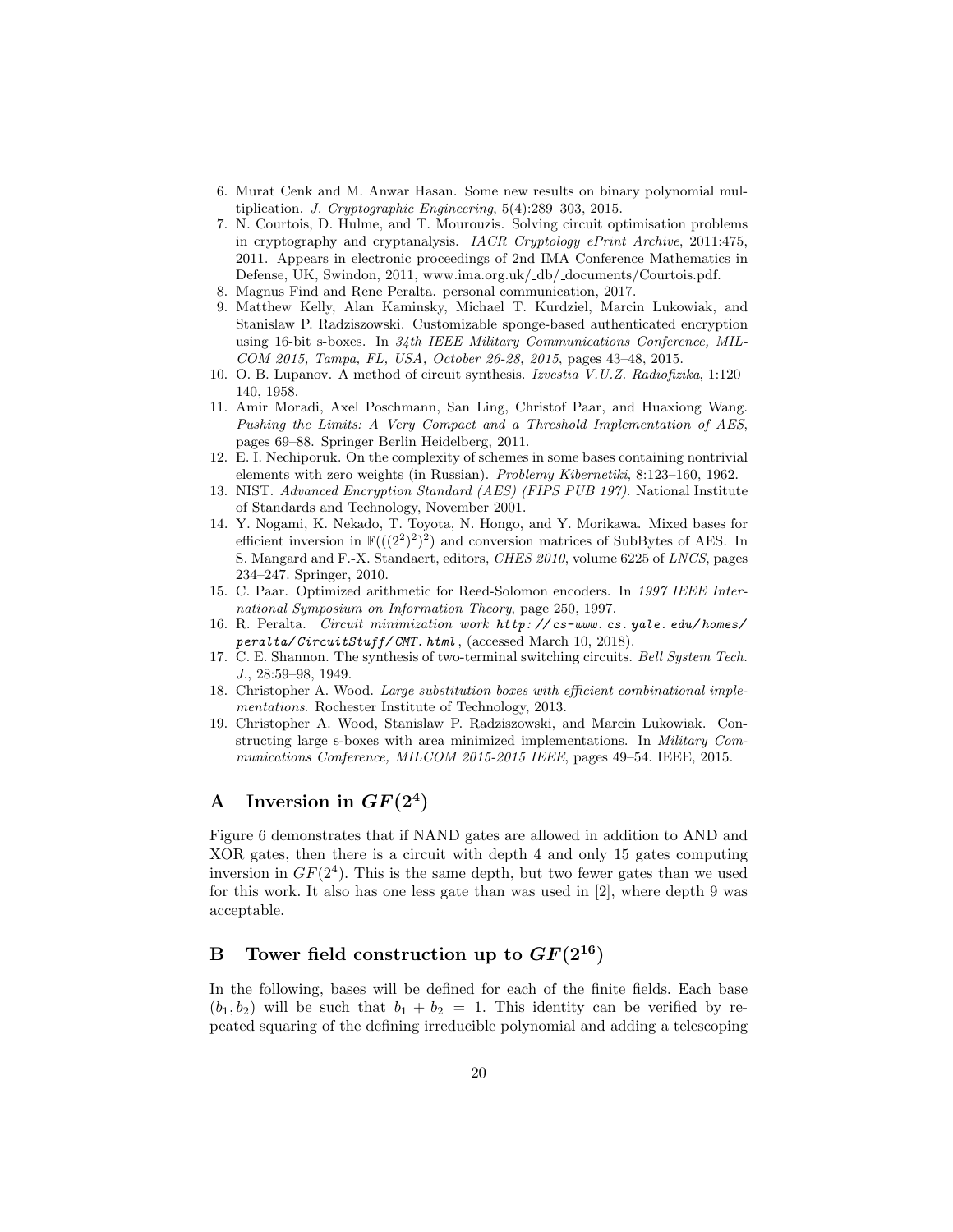| $t_1 = x_2 + x_3$                         | $t_2 = x_2 \times x_0$                 | $t_3 = x_1 + t_2$      |
|-------------------------------------------|----------------------------------------|------------------------|
| $t_4 = x_0 + x_1$                         | $t_5 = x_3 + t_2$                      | $t_6 = t_5 \times t_4$ |
| $t_7 = t_3 \times t_1$                    | $t_8 = x_0 \text{ } NAND \text{ } x_3$ | $t_9 = t_4 \times t_8$ |
| $t_{10} = x_2 \text{ } NAND \text{ } x_1$ | $t_{11} = t_1 \times t_{10}$           | $y_0 = t_2 + t_{11}$   |
| $y_1 = x_3 + t_7$                         | $y_2 = t_2 + t_9$                      | $y_3 = x_1 + t_6$      |

Fig. 6. Inversion in  $GF(2^4)$  using NAND gates. Input is  $(x_0, x_1, x_2, x_3)$  and output is  $(y_0, y_1, y_2, y_3).$ 

sequence (verify  $GF(2^k)$  before  $GF(2^{2k})$ ). For each k, the irreducible polynomial for  $GF(2^{2k})$  was found using the circuits for multiplication and addition in  $GF(2^k)$  to compute the range of  $x^2 + x$ . Then  $x^2 + x + \alpha$  is irreducible for any  $\alpha$  not in the range of  $x^2 + x$ .

 $GF(2^2)$  is built from  $GF2$  by adjoining a root W of  $x^2 + x + 1$ . A basis for  $GF(2^2)$  is  $(W, W^2)$ 

 $GF(2^4)$  is built from  $GF(2^2)$  by adjoining a root Z of  $x^2 + x + W^2$ . A basis for  $GF(2^4)$  is  $(Z^2, Z^8)$ .

 $GF(2^8)$  is built from  $GF(2^4)$  by adjoining a root V of  $x^2 + x + WZ^2$ . A basis for  $GF(2^8)$  is  $(V, V^{16})$ .

 $GF(2^{16})$  is built from  $GF(2^8)$  by adjoining a root T of  $x^2 + x + WZ^2V$ . A basis for  $GF(2^{16})$  is  $(T, T^{256})$ .

# B.1 Multiplication and inversion in  $GF(2^{16})$

Let  $\Theta = WZ^2V$ . Multiplication is given by

$$
(aT + bT^{256})(cT + dT^{256}) = (ac + \Theta(a+b)(c+d))T + (bd + \Theta(a+b)(c+d))T^{256}.
$$

We now derive efficient equations for inversion in  $GF(2^{16})$ . The identity element is  $1 \cdot T + 1 \cdot T^{256}$ .

From the multiplication formulas we get

$$
1 = ac + \Theta(a+b)(c+d) \qquad 1 = bd + \Theta(a+b)(c+d).
$$

Setting  $\mu = \Theta(a + b)$  and summing yields

$$
1 = c(a + \mu) + d\mu \qquad 0 = ac + bd.
$$

Equate the c coefficients